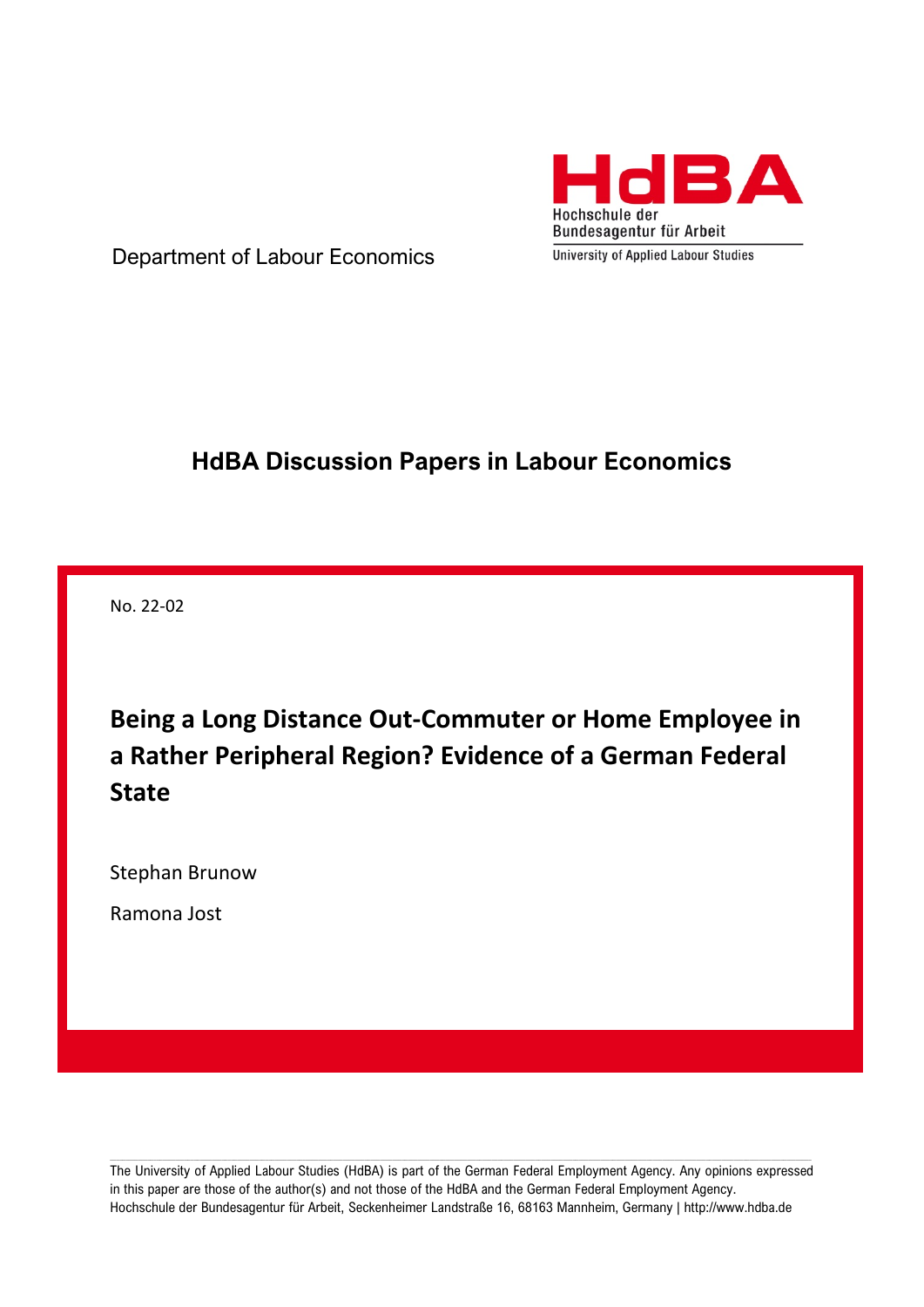## **Being a long distance out-commuter or home employee in a rather peripheral region? Evidence of a German federal state**

Stephan Brunow<sup>[1](#page-1-0)</sup> Ramona Jost<sup>[2](#page-1-1)</sup>

#### **Abstract**

After reunification, a net outmigration from East German regions occurred until the late 1990<sup>th</sup>. Younger people were looking for jobs in the west and took the opportunity to leave East Germany or started to out-commute. Today, 30 years later, outmigration flowsstill exist but net migration is almost zero. For the Federal State Mecklenburg-Vorpommern (MV), which is the focus of this paper, we show that about 76,000 individuals out-commute for work-related reasons in another German federal state. At the same time, however, employers in MV are complaining about labour shortages. In this paper, we distinguish out-commuters and home-employees (workers who live and work in MV) to get a deeper insight into this interesting phenomenon. We especially address the question whether outcommuters are a selective group of individuals working in occupations that are not needed for labour market requirements in MV. Additionally, we focus on the wage differential between out-commuters and `home employees` to work out potential strategies to attract out-commuters to work within MV. The derived evidence suggests that only a few out-commuters can be recalled, as labour demand in MV and the respective wage level are too low and the economic structure is too weak to sufficiently gain back out-commuters from a MV-perspective. Especially females suffer from the job-market weakness in MV.

#### **Keywords**

long-distance commuting, rural region, economic conditions

#### **JEL:**

J 21 – Labour Force and Employment, Size, and Structure

R 23 – Regional Labour Markets

<span id="page-1-0"></span><sup>&</sup>lt;sup>1</sup> University of Applied Labour Studies, Department of Labour Economics, Campus Schwerin

<span id="page-1-1"></span><sup>&</sup>lt;sup>2</sup> Institute for Employment Research IAB, Department "Establishment and Employment", Nuremberg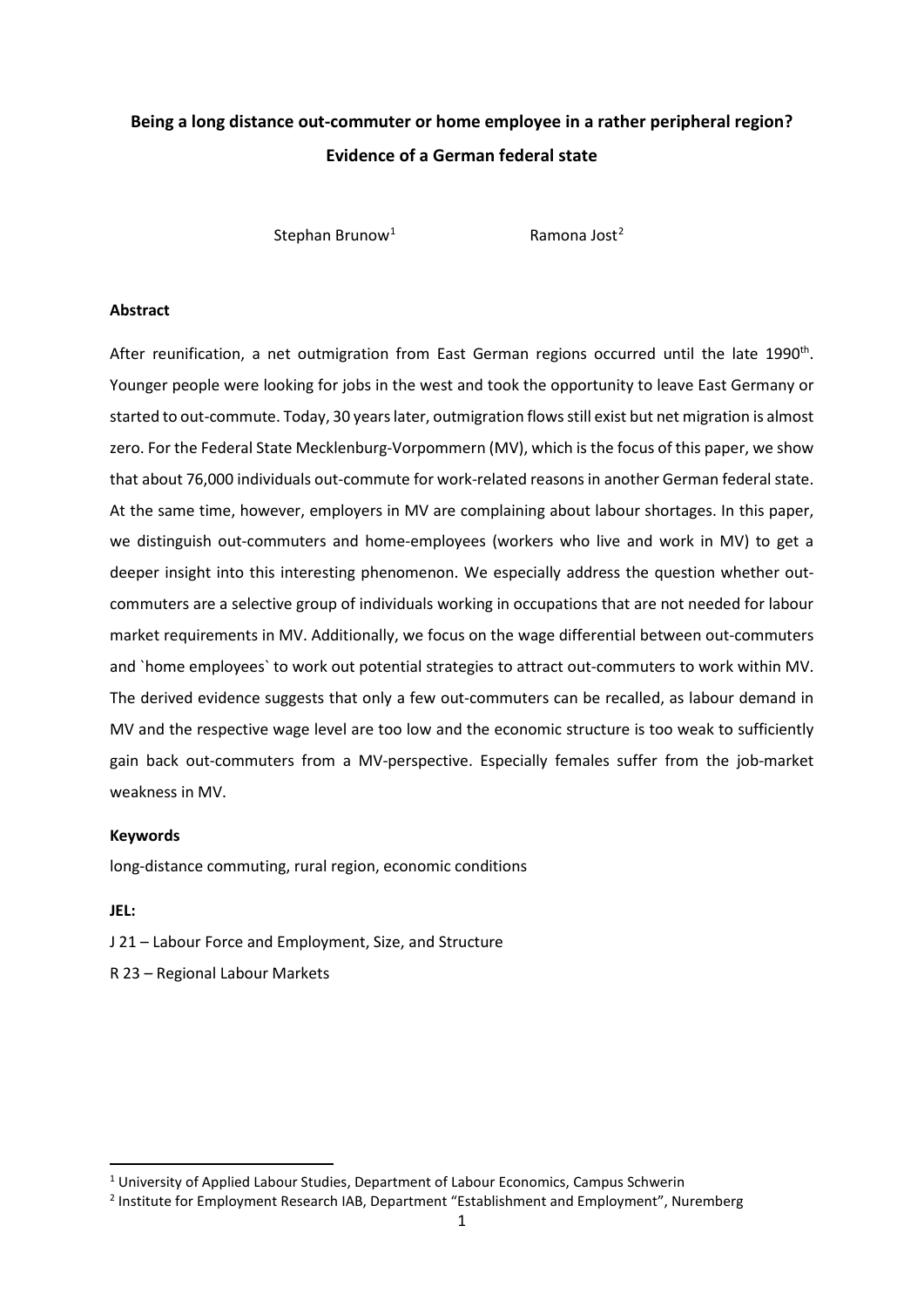### 1. Introduction

In the 1990<sup>th</sup> regions in the eastern parts of Germany of the former GDR were characterized by an outflow of mainly younger workers caused by worse economic conditions such as high unemployment, low wages and less growth perspectives compared to the western parts of the former Federal Republic of Germany (Kröll and Niebuhr, 2014; Fuchs-Schündeln and Schündeln, 2009). In the meanwhile, the economic conditions have improved and outmigration reached 'normal' levels meaning that the net migration is rather balanced (Nadler and Wesling, 2003). However, outmigration in previous decades has left its mark: the age structure is characterised by a higher proportion of elderly people, resulting in a shortage of young workers (Schwengler and Hirschenauer, 2015). This together with the fact that in the next decades a large number of workers will retire in eastern Germany is leading to potential labour shortages: not all vacancies can be filled because there are not enough workers (Bach, 2008; Bundesamt für Bauwesen und Raumordnung, 2006). Burkard (2010) has already claimed, that a shortage of skilled workers is already apparent. This gives rise to an important debate for regional policy – policy makers have to ensure that future needs are satisfied: they try to keep all their resources in their regions. Out-commuters – workers who commute to work in another region – belong to this group and are the key focus of this study.

The federal state Mecklenburg-Vorpommern (MV) is one of these regions and politicians and labour market related actors claim labour shortages which is why they are trying to "win back" outcommuters. MV is located in the north of East Germany. The north border of MV is a natural one, the Baltic Sea. Moreover, MV shares a western border with Schleswig-Holstein (West Germany). Closed to the western parts of MV is the metropolitan area of Hamburg. To the East there is a common border with Poland and to the South it shares a common border with Brandenburg (East Germany). The northern regions of Brandenburg and MV itself has a high proportion of peripheral regions with low population density. In the West of MV there is the capital city Schwerin, with almost 100,000 inhabitants, surrounded by rather peripheral regions. Rostock as a harbour city is the largest city with about 245,000 inhabitants. Stralsund, Greifswald, Neubrandenburg and Wismar are other cities with about 30-70,000 inhabitants and are spread all over the federal state. In total, about 1.6 Mio people live currently in MV and the population density is less than 70 people per square km including the cities (about 35 excluding cities).

On 15.09.2017, about 535.000 people live and work subject to social security contributions in MV ('home employees'). Moreover, about 8.000 people (1.3%) live in MV but work outside MV with relatively low commuting distance up to [3](#page-2-0)4km<sup>3</sup>. However, there are 76.000 employees living in MV but

<span id="page-2-0"></span><sup>&</sup>lt;sup>3</sup> Approximately 75% of all out-commuters, travel distance up to 34km. Therefore, we assume that travel distances up to 34km are acceptable. Moreover, this definition is comparable to Sandow and Westin (2010)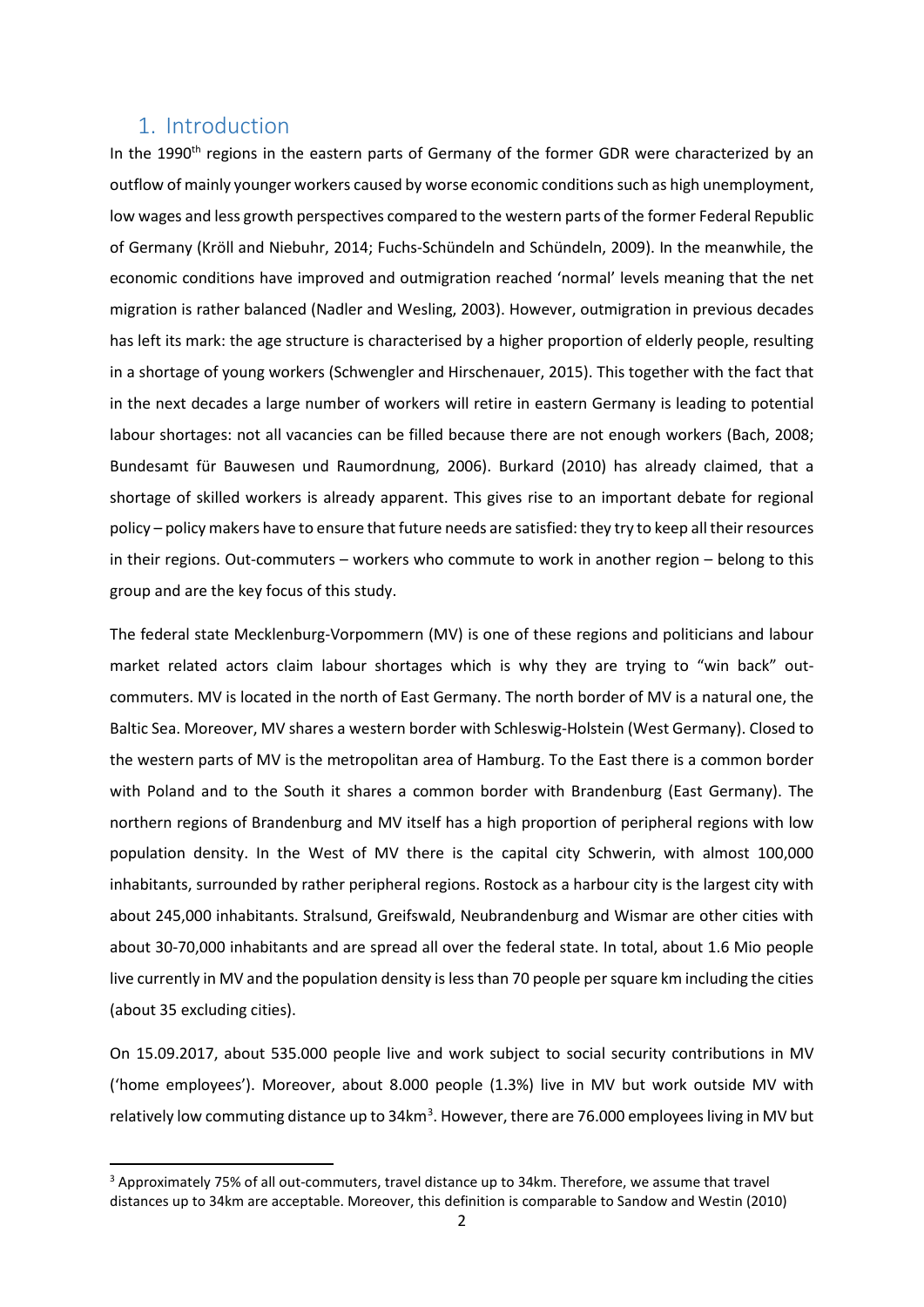out-commute with longer distances, i.e. more than 34km. The majority works in Hamburg, Schleswig-Holstein and Niedersachsen, which all belong to West Germany. Only about 20% of these long-distance out-commuters work either in Berlin or in Brandenburg. In contrast, MV counts only 25.000 incommuters – workers who live outside MV but travel to MV for job related reasons. Thus, there is approximately one in-commuter relative to four out-commuters, indicating that MV is relatively weak in attracting individuals from other federal states. Because the short-distance commuters are labour resources that are potentially easily to win for a work in MV if closer, interesting job vacancies are available, they are not the target group of this study. Instead, we consider the group of long-distance out-commuters – workers who live in MV but work outside and travel more than 34km.

The aim of this study is to investigate what factors – individual, job-related and establishment characteristics – distinguish this group of long-distance out-commuters from the group of workers who live and work within MV. In addition, we are interested in the determinants of the wage differences between these two groups again considering individual, job-related and frim characteristics.

Our study contributes to the literature in at least three ways. First, it contributes to the literature on inter-regional commuting by investigating what individual and firm characteristics cause individuals to live in one region and work in another region (Castelli and Parenti 2020; Parenti and Tealdi 2019; Sandow and Westin 2010). Since wages are a key factor we pay particular attention on the wage differential between the group of out-commuters and home employees (Bergantino and Madio 2018). Investigating the factors that are important in explaining wage differences between these two groups can provide new insights and a deeper understanding of the labour market in MV in terms of occupational and individual characteristics that could be influenced by policy measures to gain back the group of long-distance out-commuters. And can thus show what regions with worse labour market conditions might be able to do to attract back the skilled workers who live in their region but work outside. Second, we make use of a vast data basis provided by the Institute for Employment Research, the Integrated Employment Biographies, IEB. This data basis covers all individuals working subject to social security contributions and represents a comprehensive source of not only individual but also of firm information. Third due to the distinction between men and women we can reveal differences in individual and firm-specific characteristics between men and women which are responsible for workers commuting out and regarding the wage gap.

In fact, we find different reasons for out-commuting for women and men. While men commute out for higher wages and better career opportunities women commute out to avoid unemployment.

who define a long-distance commuter as having travel distance from home to work of more than 30 km in Sweden.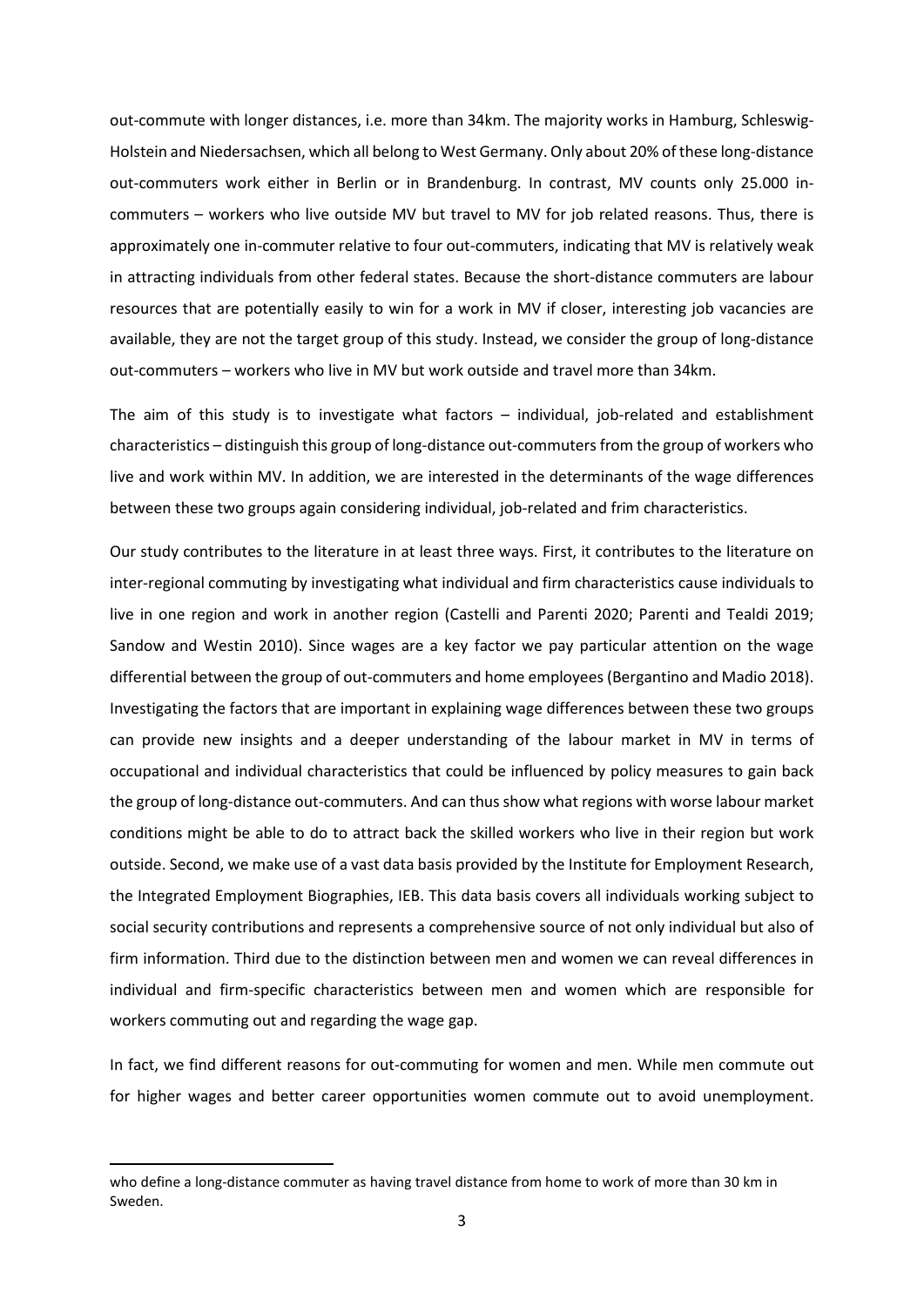Accordingly, MV has not only weak labour market conditions, but especially for women there is not even a demand for labour and thus it is rather difficult attracting back the group of out-commuters.

The remaining paper is structured as follows. Section 2 provides preliminary considerations and contributions. Section 3 discusses the empirical design and describes the data we use. The descriptive analysis is shown in section 4, while section 5 reports the results of the probit model and the Oaxaca-Blinder decomposition. Finally, section 6 concludes.

## 2. Preliminary considerations

Commuting between different labour market regions might be the result of strategic choices that balance housing and living costs, family, wage differentials and employment opportunities. This could be especially important for workers traveling between regions that differ in labour market conditions, like West and East Germany.

Although the economic situation in eastern Germany has improved since reunification, there are still high differences compared to West Germany (Blien et al. 2016). In particular, regarding the two key variables of the labour market: wages and unemployment<sup>[4](#page-4-0)</sup> the differences to West Germany are still visible (Brenke 2014). Thus, people living in East Germany are consequently disadvantaged in many respects: (i) they have to accept lower wages, (ii) working conditions are not comparable (work council, career), and (iii) they face higher unemployment resulting in fewer job opportunities (Blien et al. 2010). Thus, these factors push workers to cross regional borders to escape underemployment (van Ham et al, 2001) and the low wage level (Reggiani et al. 2011). This is be confirmed for example by Bergantina and Madio (2018) for the UK. They find that regional wage differentials are important in explaining the inter-regional commuting behaviour, especially for men.

In regions with higher wage levels, however, housing prices are prohibitive, which in turn makes it attractive to live in other regions (with lower wages) but commute there to work. Housing prices, especially in rural regions such as in MV are significantly lower than in the neighbouring larger cities in western Germany such as Hamburg. This can make commuting a more attractive way than migration into these regions (Muellbauer and Cameron, 1998). Renkow and Hower (2000) also show that longer commutes are traded for lower housing prices in rural areas, which increases long-distance commuting between these two kinds of regions (Anderson 2018; Zax 1991). In particular, the number of those commuting more than 100km from rural to urban areas rises (Anderson, 2018).

<span id="page-4-0"></span><sup>&</sup>lt;sup>4</sup> Although the unemployment rate has fallen significantly in East Germany in recent years, it is still higher than in West Germany (Granato et al. 2009). Moreover, the decline is in particular due to the falling number of workers in the east – more and more workers in East Germany are retiring.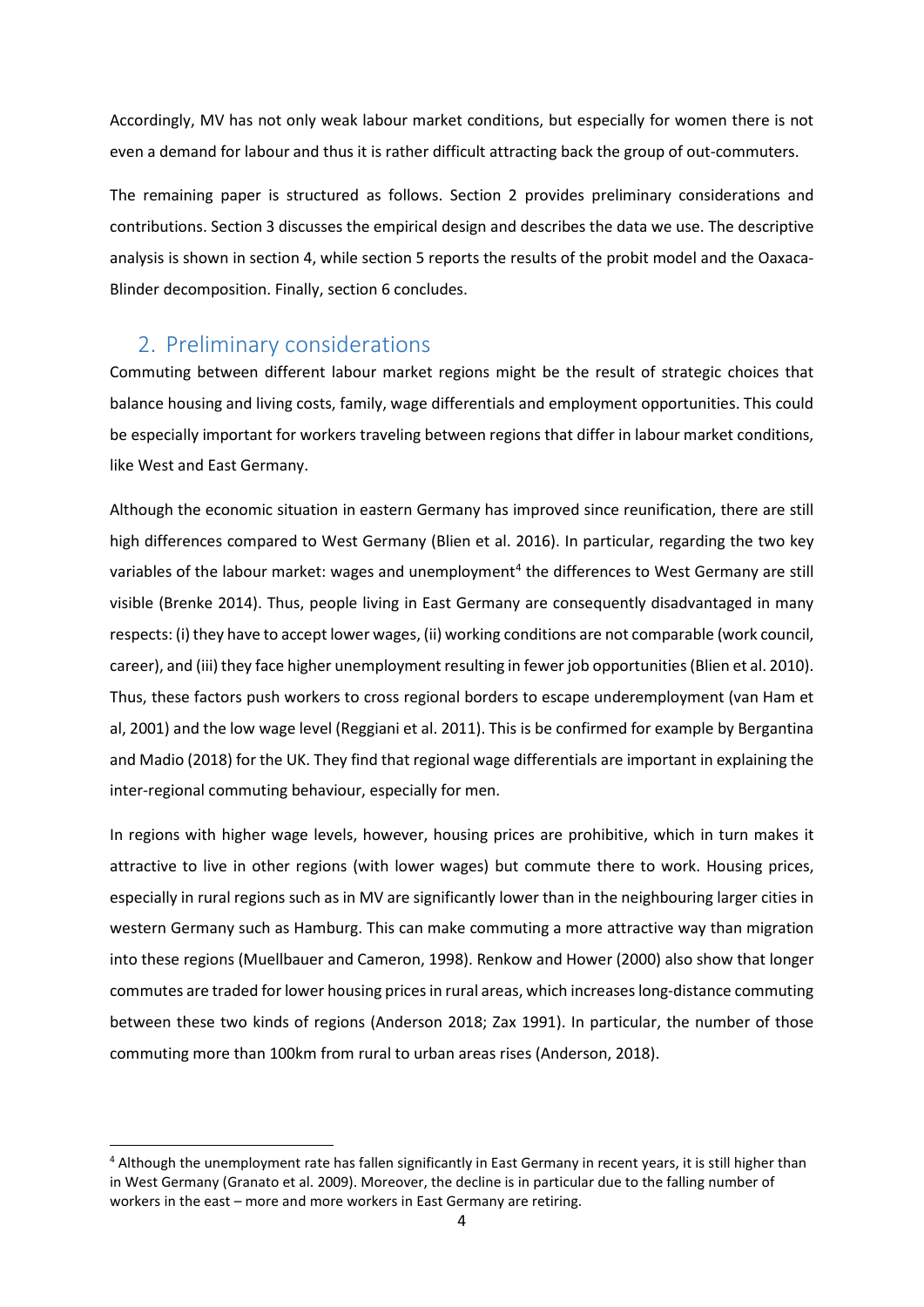Many studies have investigated which individual factors are important in explaining such high commuting distances. One of them is the age: older individuals travel less than younger workers. As older workers have not only longer working experience and stronger workplace attachment (Booth et al. 1999) but also seek less career advancements (Dargay and Clark 2012) leading them to a less willingness to commute.

Another common finding is that commuting increase with the education level: more educated workers are more mobile. They have to search longer for jobs because their job market is concentrated to a limited number of locations (especially to larger centres) and are thus not evenly distributed across space (Börsch-Supan 1990; Simpson 1992; Sandow 2008). Moreover, higher educated workers earn more money which makes it more profitable for them to commute longer distances (Groot et al. 2012; Dargay and Clark 2012). High earner households also have preferences for more living space, so they choose to live in the suburbs where housing prices and rents are cheaper, but with longer commuting ways (Brueckner 2000).

Examining the relationship between wages and commuting empirical evidence shows a compensation for the disutility of commuting (Laird 2006): Mulalic et al. (2014) find that workers are compensated for commuting by higher wages. Moreover, van Ommeren et al. (2000) and van Ommeren (2005) find for the Netherland individuals' marginal willingness to pay for an additional kilometer of commuting of 0.15 Euro per day (van Ommeren and Fosgerau 2009). This indicates that individuals want to be compensated for the disutility of commuting.

Considering gender differences, the literature found that men commute more than women (Hanson and Hanson 1993; Camstra 1996). Women earn less than men (MacDonald 1999) what makes commuting long distances less attractive. It is also easier for women to find jobs nearby, as they are more likely to work in the public sector which is geographically more evenly distributed (Halfacree 1995; Hanson and Pratt 1995). Women's commuting patterns are also constrained by household and family involvements (Gimenez-Nadal and Molina 2016).

In addition, commuting is found to increase for full time workers (McQuaid and Chen 2012): parttime workers are mostly women who commute less than men and parttime works are usually lower paid what makes commuting less attractive. Moreover, longer job tenure which is related to firm and sector specific human capital increases commuting because these workers are less likely to change jobs.

Therefore, there is evidence that long distance commuting is increasing, particularly between rural and urban regions and that, this effect might be due to a lack of job opportunities, like lower wages and cheaper housing prices in rural areas.

5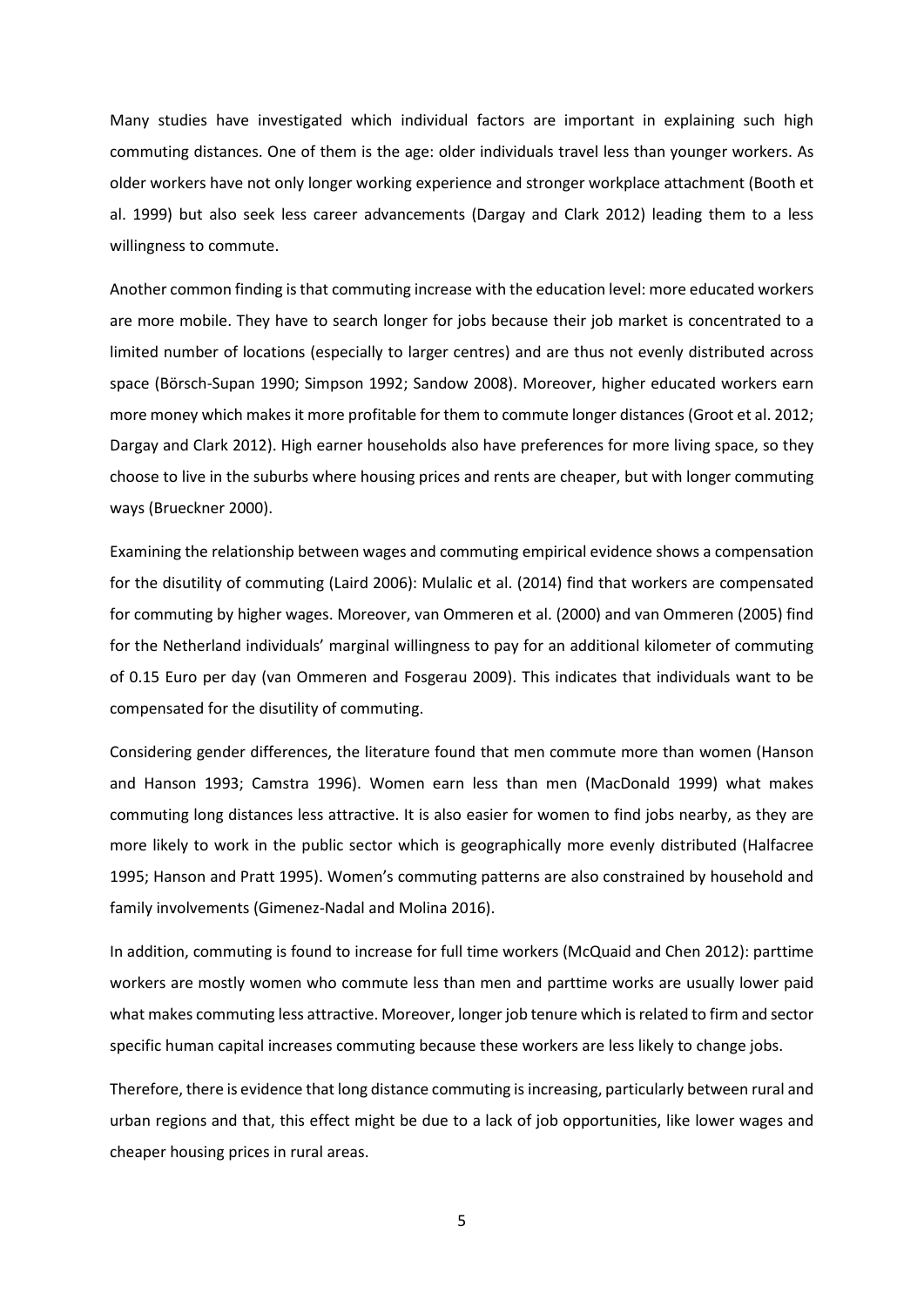With MV being a rather rural region in Germany with poor labour market conditions, this region offers a good object of study. Since we are not only examining which characteristics affect individuals to outcommute, but also investigate the wage gap, we can gain insights beyond the existing literature. This allows us to determine exactly which individual and firm-specific factors are responsible for the wage difference and where policy measures should be applied.

## 3. Empirical Design & Data

### 3.1 Data

We make use of individual data on the basis of the Integrated Employment Biographies (IEB, version V13.01.01-190111) provided by the Institute for Employment Research (IAB) of the Federal Employment Agency in Germany. This data basis results from administrative data of the German Social Security System and is therefore highly reliable. It covers approximately 92% of the German entire labour market and includes vast information on individual employment and unemployment periods, individual and job-related characteristics, among others. It can be aggregated to any higher level of aggregation, such as firm, industry or region because of unique identifiers. Due to the consideration of only employed individuals working subject to social security contributions, self-employed and civil servants are excluded. With respect to content, this is not a limitation for our study because we aim to identify individuals who work subject social security contributions to gain back for work in MV.

The IEB covers the entire individual employment and unemployment biography. We draw a 100% sample of all individuals who live in MV at the reference day at the 15.09.2017. Although the analysis builds on a cross-section of individuals, we make use of the individual labour market biographies to construct measures of the individual performance in the past. These measures control for unobserved heterogeneity and ability in part. We further derive information for instance on job-changing behaviour to measure individual performance and activity at the labour market[. Table 1](#page-6-0) presents the variables, we consider in the analysis. They include individual and job-related characteristics. According to the results of Dostie et al. (2020) and Brunow and Jost (2020), firm characteristics are important to determine wage differences while considering the migrant-native wage inequality. Because these studies explicitly show that individual wages are affected by differences in firm characteristics, we take such measures describing the firm into account.

<span id="page-6-0"></span>Table 1: Individual, Job and Firm characteristics

**Characteristics**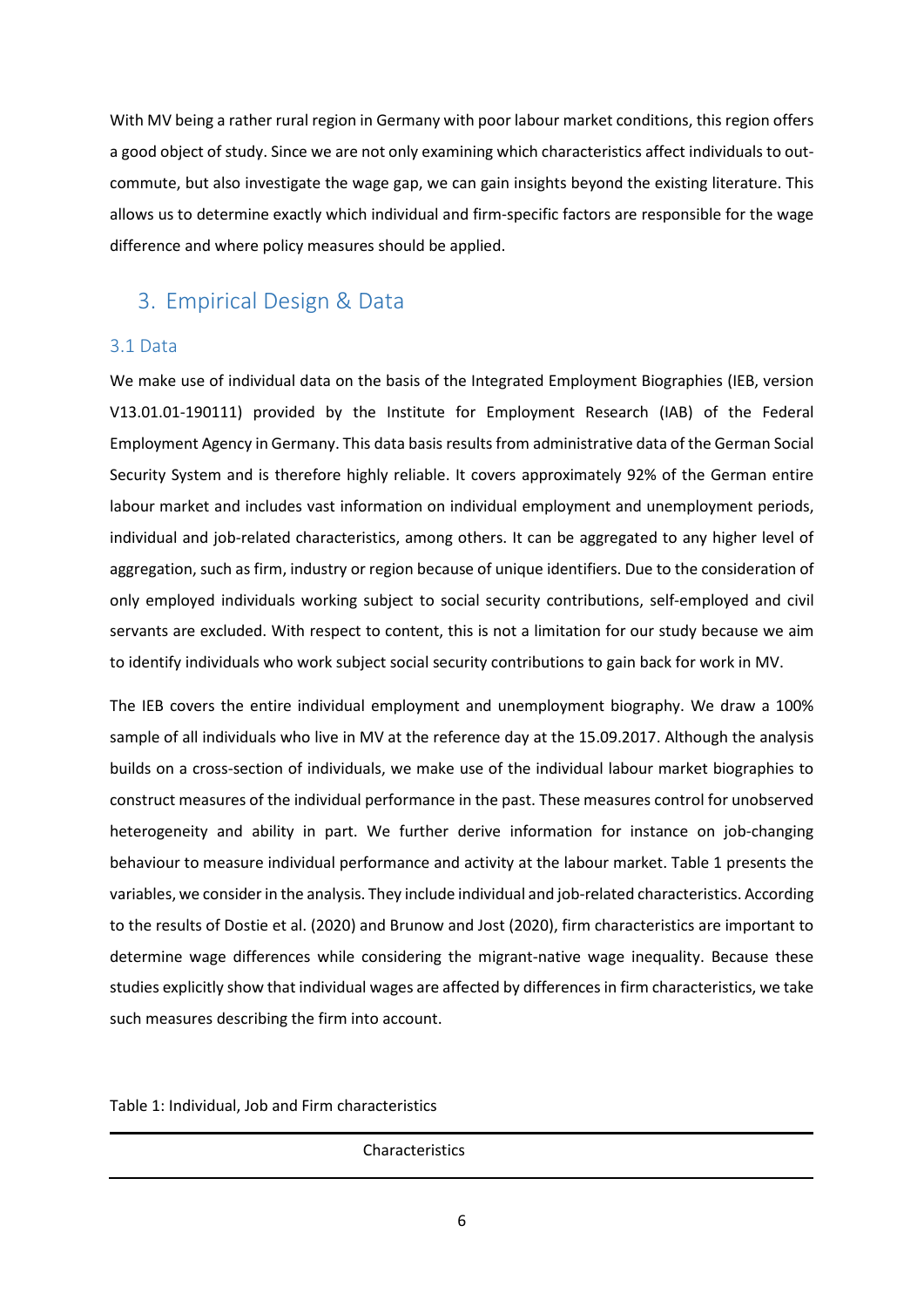| Occupations                | Indicators for 36 distinct occupations (based on the               |  |  |  |
|----------------------------|--------------------------------------------------------------------|--|--|--|
|                            | classification of occupations 2010 KldB2010, equiv. to ISCO-08;    |  |  |  |
|                            | excluding military services)                                       |  |  |  |
| <b>Tasks</b>               | Indicators for: Helper - Clerk - Specialists/ Experts              |  |  |  |
| Leading responsibility     | Indicators for: Supervision responsibility/ Leading responsibility |  |  |  |
| Vocational training        | Indicators for: No/missing information - no vocational training    |  |  |  |
|                            | - vocational training - University degree                          |  |  |  |
| <b>Additional training</b> | Indicator for working as foreman (German Meister/Polier)           |  |  |  |
| Firm characteristics       | Firm size (indicators for number of employees);                    |  |  |  |
|                            | proportions of human capital, females, foreigners and young        |  |  |  |
|                            | employees;                                                         |  |  |  |
|                            | Indicators for industry (NACE, 2-digit)                            |  |  |  |
| Individual characteristics | Age (indicators for 4 age groups), indicator for being foreigner   |  |  |  |
| Fulltime-Parttime          | Indicators for fulltime, parttime or marginal employment           |  |  |  |
| Labour market experience   | Proportion of time spent in unemployment, duration at the          |  |  |  |
|                            | current employer, average employment duration at different         |  |  |  |
|                            | employers                                                          |  |  |  |
| Regional heterogeneity     | 5 labour market region indicators measured at the place of         |  |  |  |
|                            | residence                                                          |  |  |  |
|                            |                                                                    |  |  |  |

The data covers information of the place of work and residence. We identify out-commuters and assign individuals as out-commuters, when the workplace is outside MV. To identify long-distance outcommuters, we first compute travel distance (by car) for all individuals who work and live in MV. We calculate travel distances by taking the distance between the central business district (CBD) of the workplace and the residence place (Meekes and Hassink, 2019) based on the algorithm by Huber and Rust (2016). In approximately 75% of all cases, travel distance was up to 34km. We therefore assume that travel distances within MV of up to 34km are acceptable and that each out-commuter with travel distances up to 34km would accept a job offer within MV immediately<sup>[5](#page-7-0)</sup>. This group are short-distance

<span id="page-7-0"></span><sup>&</sup>lt;sup>5</sup> This definition is comparable to Sandow and Westin (2010) who define a long-distance commuter who has a travel distance from home to work over 30 km in Sweden.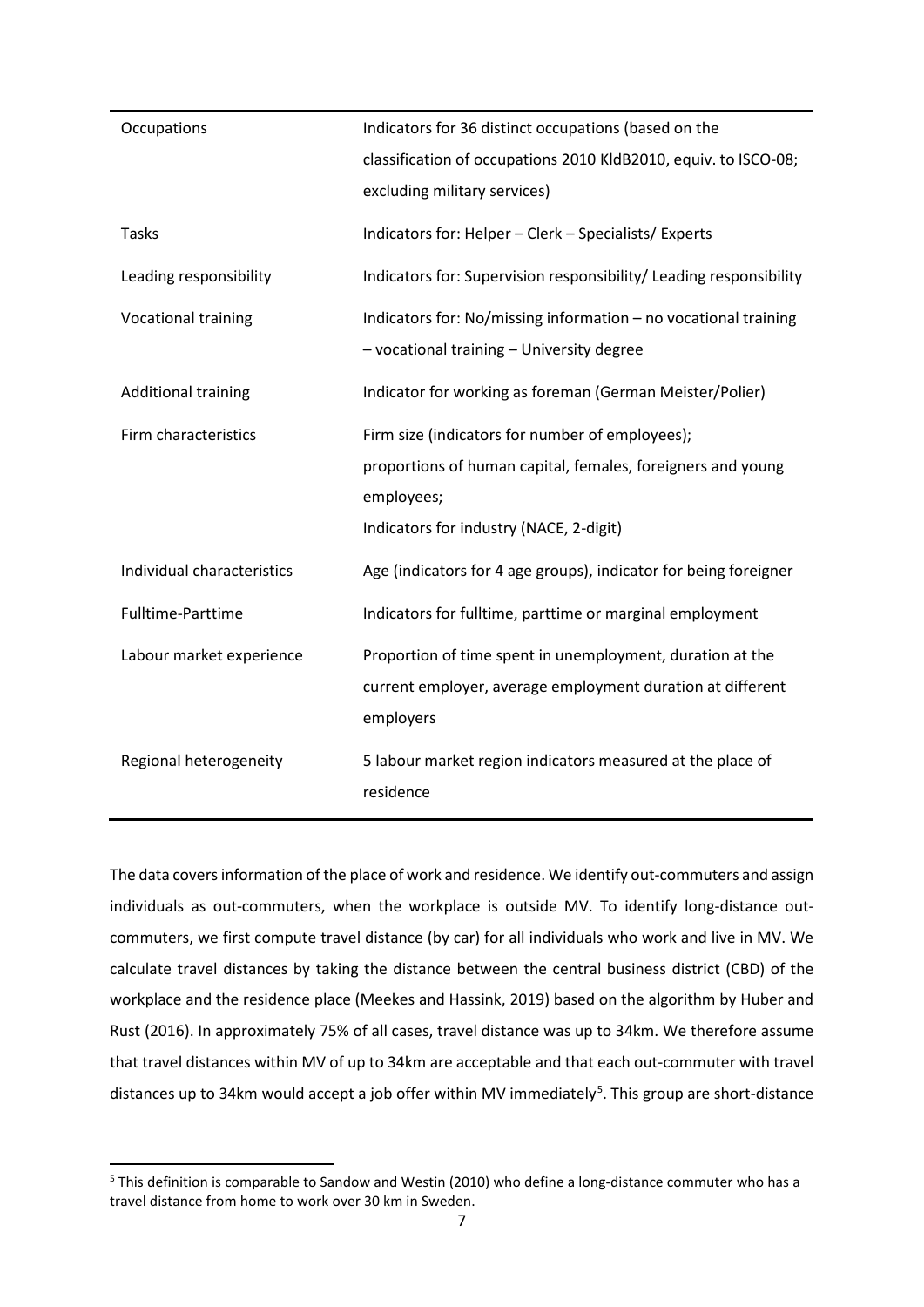out-commuters and not the focus group. Therefore, we exclude these about 8,000 cases, representing 11% of all out-commuters, from the analysis.

We perform two proven data corrections: the first one relates to the correction of the educationrelated variable following the procedure suggested by Fitzenberger et al. (2005). For the second one we follow the suggestion of Card at al. (2013) and use an imputation method that overcomes the truncation of wages top-coded at the social security contribution ceiling,

After data preparation and the exclusion of short-distance out-commuters, the data set comprises 535,186 individuals living and working in MV and another 67,027 long-distance out-commuters.

#### 3.2 Empirical Design

We use a probit model to identify individual characteristic as recorded in [Table 1,](#page-6-0) which increase the probability to be an out-commuter. The estimates allow identifying significant group differences. Especially in the light of the "win-back-campaign", the identification of group differences is of especial importance. Are the groups distinct, the estimates would provide evidence of a (qualification-related) mismatch. If the groups were not "too" distinct, a win-back-campaign would be more successful if working conditions are attractive. Especially the wage differential is of importance: if payments within MV are not competitive, a win-back-campaign is potentially less successful. Additionally, as theory and empirical evidence show, wages are a main factor for long commuting distances (van Ommeren and Fosgerau, 2009; Brueckner, 2000; Manning, 2003; Green et al., 2019). In particular, we determine individual and firm-specific characteristics, which are the main driver for the wage gap. Significant characteristics are particularly important from a policy perspective to become competitive in wages within MV. For this examination, we use the threefold Oaxaca-Blinder decomposition (OBdecomposition) according to Jones and Kelley (1984). The estimation relies on the Mincer earnings function as a theoretical workhorse for the wage setting on the labour market. To perform the OBdecomposition, for both groups – the out-commuters and home-employees – a separate wage equation is estimated by OLS. The OB-decomposition divides the wage differential into an explained part consisting of differences in endowments, an unexplained part consisting of differences in coefficients and an interaction term. The endowment effect states: *How much more/less would a home employee would earn if we adjust the average endowment (i.e. the average x-values) to the level of the out-commuter*. Differences in endowments therefore indicate an unequal distribution of characteristics and would thus indicate worse labour market conditions for out-commuters at home, i.e. a kind of mismatch. The coefficient effect indicates differences in the slopes of the estimated Mincerian wage equations. Then, the interpretation of the coefficient effect is as follows: *How would an average home employee earn more/less if we adjust the coefficient to the level of the outcommuters*. We relate these different returns to characteristics as structural differences in payments

8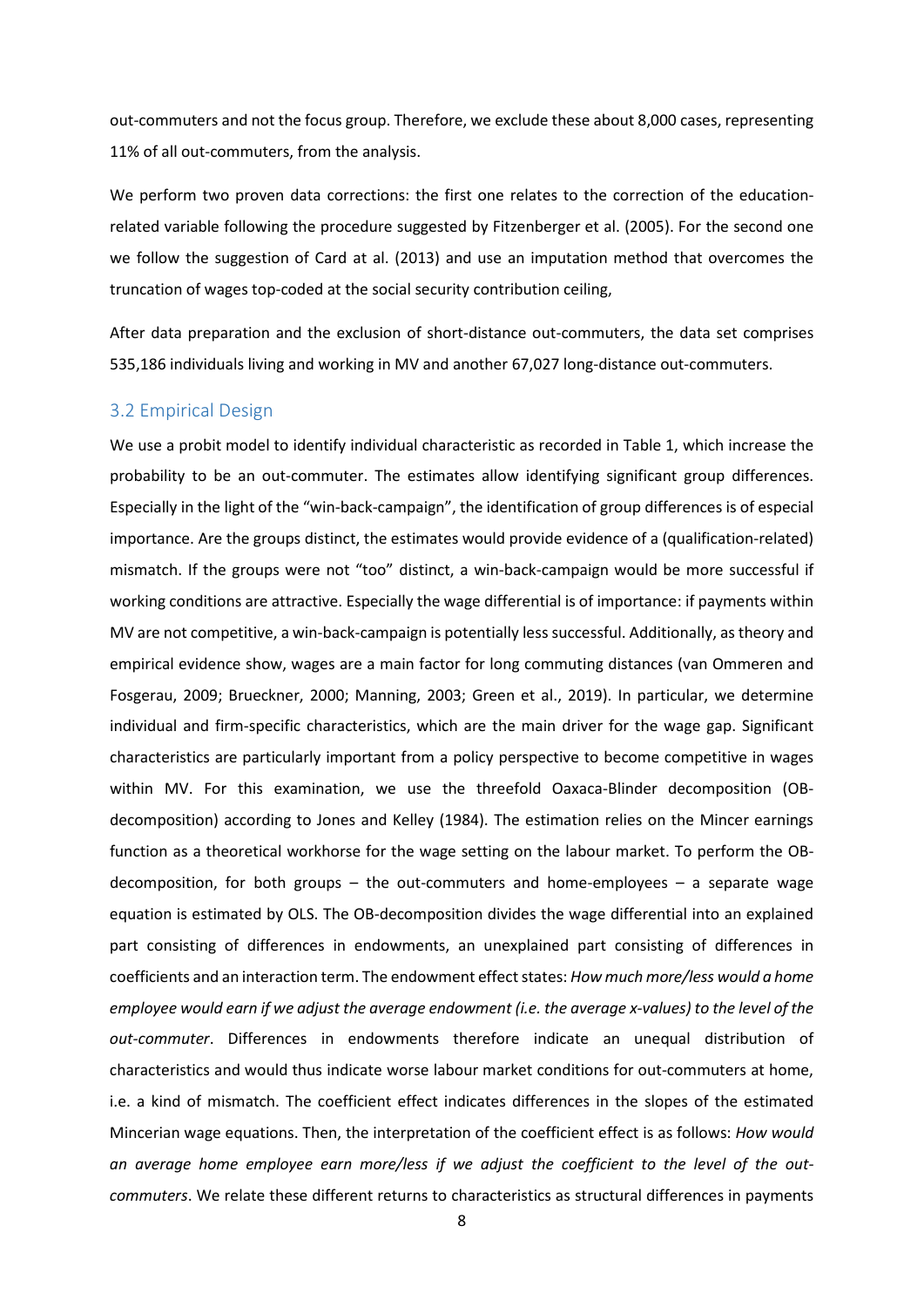schemes. Employers in MV might become more competitive, when returns to characteristics are treaded in a way as for out-commuters. Lastly, the interaction effect considers the simultaneous adjustment of differences in endowments and coefficients.

Concerning the interpretation, we adjust the wage levels of home-employees to the level of outcommuters. This is a matter of choice and does not bias results in any respect. From a policy perspective, it provides insights on potential, required wage increases to become competitive with other regions; at least with payment levels of out-commuters.

## 4. Descriptive Analysis

The descriptions in Table 2 show that the share of out-commuters accounts for 11.1% in the sample of all home-employees and long-distance out-commuters. There is quite a heterogeneous structure with respect to age and gender: the proportion of out-commuters is higher for males compared to females. Considering the age structure of home-employees and out-commuters [Table 2](#page-9-0) shows slightly higher proportions of older workers among male out commuters. In contrast, female out-commuters are slightly younger, but these differences are not substantive. However, [Table 2](#page-9-0) reveals substantial differences between gross daily wages of male home and out-commuters: earnings are about 25 Euro higher, leading to approximately 750 Euro monthly surplus. For females, wages of out-commuters are higher, but with about 10 Euro (300 Euro monthly) more, less lucrative for out-commuting. Thus, outcommuting might be especially profitable for males. This confirms Sandow and Westin (2010) who consider long distance commuters in Sweden. They find that male commuters benefit more in terms of economic outcome, like wages.

|                         | Male           |               | Female         |               |  |
|-------------------------|----------------|---------------|----------------|---------------|--|
|                         | home employees | out-commuters | home employees | out-commuters |  |
| Age structure (share %) |                |               |                |               |  |
| <25 years               | 9.1%           | 5.3%          | 7.2%           | 10.4%         |  |
| $25-34$ years           | 21.8%          | 19.4%         | 18.5%          | 23.2%         |  |
| 35-44 years             | 20.8%          | 21.2%         | 19.6%          | 20.5%         |  |
| 45-54 years             | 24.7%          | 28.5%         | 28.0%          | 24.1%         |  |
| >=55 years              | 23.7%          | 25.5%         | 26.7%          | 21.8%         |  |
| Median wage (€/day)     |                |               |                |               |  |
| <25 years               | 29.05          | 37.66         | 30.36          | 28.16         |  |
| $25-34$ years           | 68.45          | 85.94         | 60.06          | 71.64         |  |
| 35-44 years             | 75.14          | 100.86        | 62.51          | 75.78         |  |
| 45-54 years             | 77.53          | 106.96        | 66.82          | 75.82         |  |
|                         |                |               |                |               |  |

<span id="page-9-0"></span>Table 2: Age distribution and wages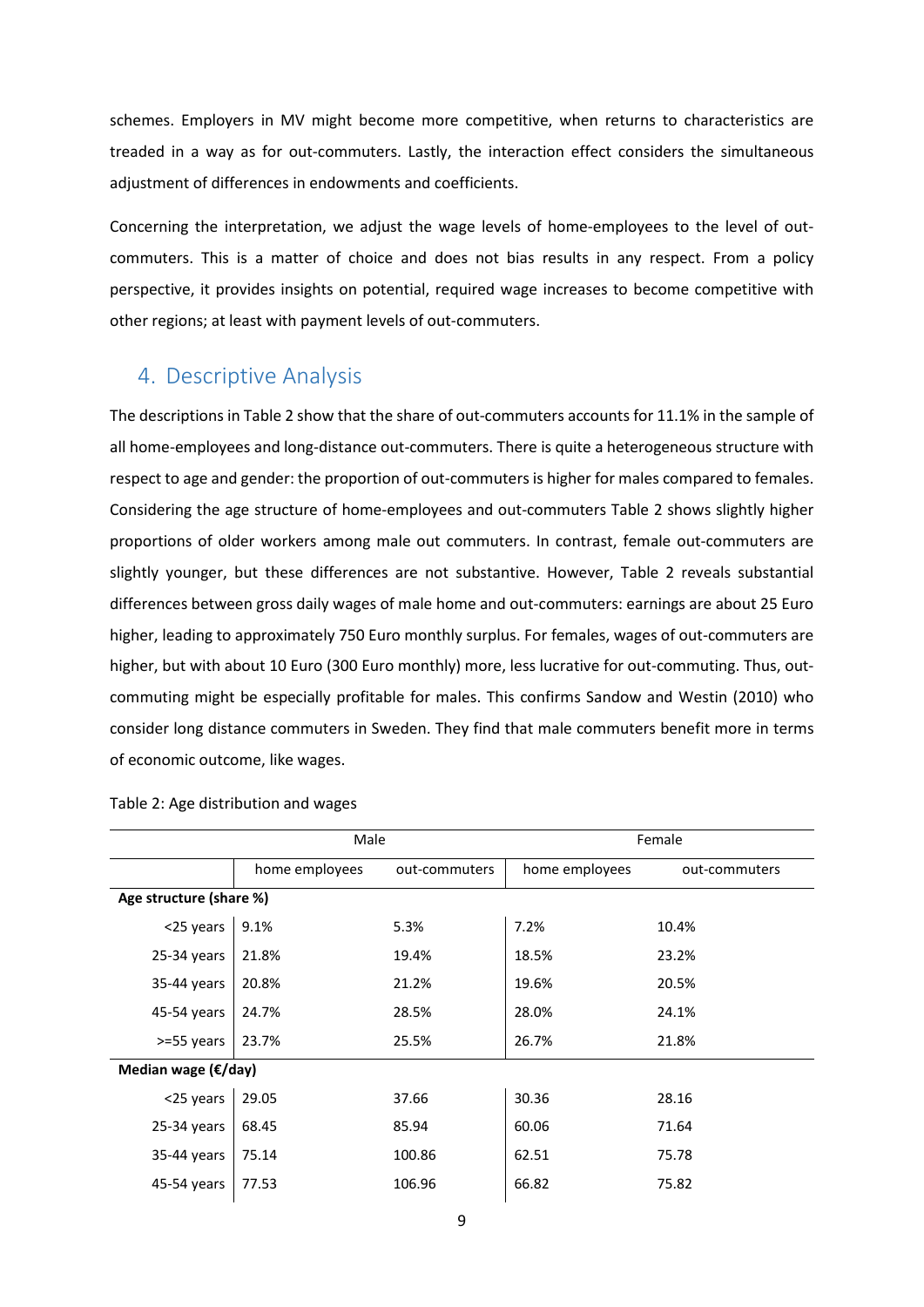| $>=55 \text{ years}$ 73.78 |         | 100.26 | 64.11   | 68.41  |
|----------------------------|---------|--------|---------|--------|
| No. of indiv.              | 258,405 | 47,246 | 276,781 | 19,781 |
| Share (%)                  | 84.5%   | 15.5%  | 93.3%   | 6.7%   |

Source: IEB version V13.01.01-190111, own calculation.

Moreover, out-commuting might be a result of a mismatch at the labour market. Table 3 therefore shows the distribution according to tasks: unskilled labour, skilled labour and specialist/experts. Indeed, there are relative more specialists and experts among male and female out-commuters. Surprisingly, [Table 3](#page-10-0) shows a relative higher proportion of out-commuting females who work in jobs as unskilled labour and earn less compared to home-employees.

<span id="page-10-0"></span>Table 3: Distribution of task levels and wages

|                              | Male           |               | Female         |               |  |
|------------------------------|----------------|---------------|----------------|---------------|--|
|                              | home employees | out-commuters | home employees | out-commuters |  |
| Task levels (share %)        |                |               |                |               |  |
| unskilled labour             | 14.4%          | 12.0%         | 16.4%          | 20.8%         |  |
| skilled labour               | 65.5%          | 59.9%         | 62.9%          | 54.3%         |  |
| specialists/experts          | 20.0%          | 28.1%         | 20.6%          | 24.9%         |  |
| Median wage $(\epsilon/day)$ |                |               |                |               |  |
| unskilled labour             | 54.85          | 59.91         | 43.66          | 40.25         |  |
| skilled labour               | 68.88          | 89.26         | 60.27          | 68.04         |  |
| specialists/experts          | 116.01         | 151.65        | 101.41         | 113.4         |  |

Source: IEB version V13.01.01-190111, own calculation.

Figure 1 shows the wage gap between both group's home-employees and out-commuters (black line) and the proportion of employees within each occupation who out-commute (grey bars), separated by 36 occupations (labels not shown at the x-axis). To give an example: for males, the out-commuting share of more than 60% is in mining occupations. The median wage gap on gross daily wages is approximately 20€, which gives a difference in gross income of about 600€ per month. It is worth mentioning, that for about 1/3 of all females, the median gross daily wage differential is negative for the out-commuters. Thus, these females have to out-commute and receive less wages compared to female home-employees in the same occupation. They have to pay twice: first, lower wages and second, more time and travel costs that they spend for mobility.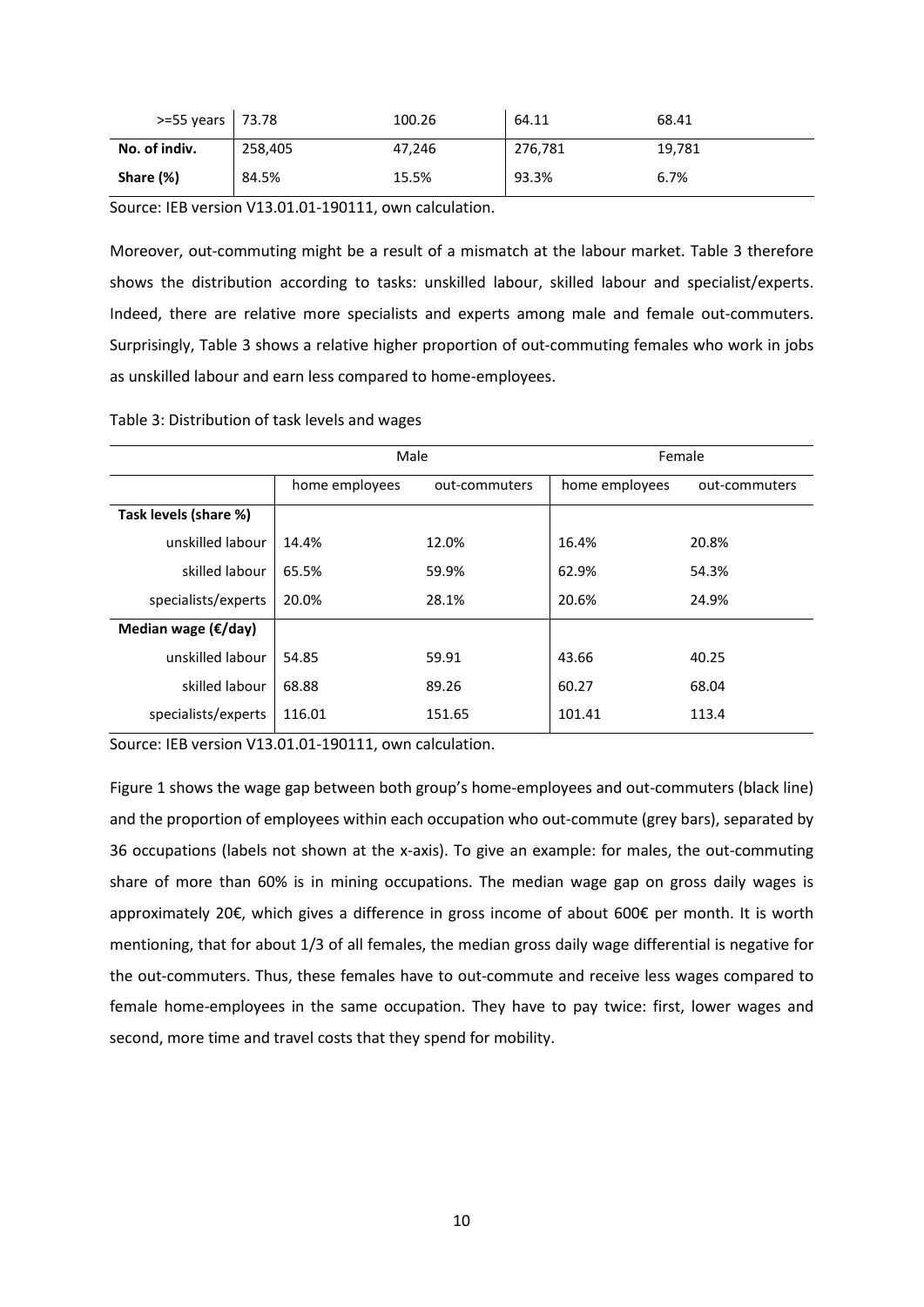

Figure 1: Median gross daily wage differentials between out-commuters and home-employees

Source: IEB version V13.01.01-190111, own calculation.

### 5. Results

### 5.1 Who is an out-commuter?

We first present the estimation of a probit model on the differences between out-commuters and home-employees. With respect to the firm characteristics, we have to exclude the variables for the proportion of foreigners and the proportion of younger workers (see [Table 1\)](#page-6-0). This is necessary because of substantive differences in both variables between both groups. Both variables are otherwise perfect predictors for being an out-commuter. Because MV experienced large outflows in the 1990<sup>th</sup> and little immigration from abroad, the current workforce consists of relative higher proportions of elderly German workers (Kroll and Niebuhr, 2014; Bundesamt für Bauwesen und Raumordnung, 2006). In the western parts, on the other hand, immigration has a long-standing history since 1960<sup>th</sup> (Brunow and Jost, 2020) and on average a younger workforce (Schmidt and Zimmermann, 1992), leading to both shares as perfect predictors for out-commuters.

[Table 4](#page-12-0) reports the results of the probit model separated by gender. Columns 1 and 3 consider all males and females, respectively and columns 2 and 4 restrict to Germans only. In each estimation, all coefficients are jointly significant and pseudo  $R<sup>2</sup>$  is about 0.14. Because we are not interested in the magnitude to become an out-commuter but in the differences in characteristics between both groups, we only interpret the signs of the estimates.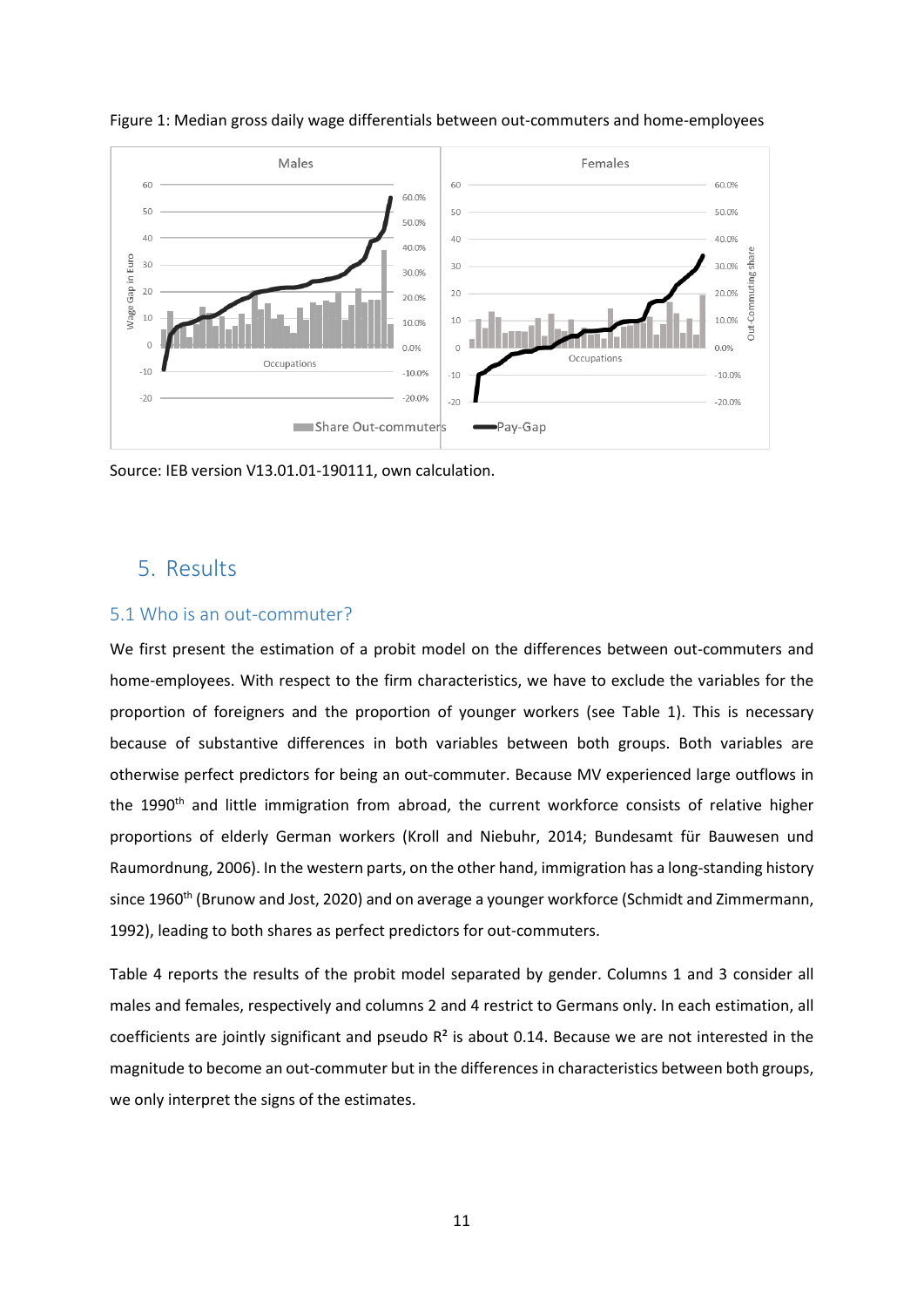|                                            |             | Male        | Female      |             |  |
|--------------------------------------------|-------------|-------------|-------------|-------------|--|
|                                            | Full        | No          | Full        | No          |  |
|                                            | Sample      | foreigners  | Sample      | foreigners  |  |
|                                            | (1)         | (2)         | (3)         | (4)         |  |
| age 16-24                                  | $-0.579***$ | $-0.659***$ | $-0.271***$ | $-0.322***$ |  |
|                                            | (0.016)     | (0.019)     | (0.020)     | (0.022)     |  |
| age 25-34                                  | $-0.145***$ | $-0.160***$ | $-0.050***$ | $-0.058***$ |  |
|                                            | (0.009)     | (0.010)     | (0.012)     | (0.013)     |  |
| age 45-54                                  | $0.131***$  | $0.136***$  | $0.038***$  | $0.044***$  |  |
|                                            | (0.009)     | (0.009)     | (0.012)     | (0.012)     |  |
| age 55-64                                  | $0.159***$  | $0.164***$  | $0.072***$  | $0.078***$  |  |
|                                            | (0.009)     | (0.010)     | (0.013)     | (0.013)     |  |
| Foreigner                                  | $0.260***$  |             | $0.262***$  |             |  |
|                                            | (0.017)     |             | (0.022)     |             |  |
| Parttime                                   | $-0.034***$ | $-0.055***$ | $-0.033***$ | $-0.041***$ |  |
|                                            | (0.012)     | (0.013)     | (0.009)     | (0.009)     |  |
| Marginal Employment                        | 0.016       | 0.007       | $0.180***$  | $0.176***$  |  |
|                                            | (0.017)     | (0.018)     | (0.016)     | (0.017)     |  |
| Unskilled labour with vocational training  | $-0.107***$ | $-0.103***$ | $0.080***$  | $0.082***$  |  |
|                                            | (0.012)     | (0.013)     | (0.014)     | (0.014)     |  |
| # unknown voc. Training                    | $0.286***$  | $0.354***$  | $-0.003$    | $-0.018$    |  |
|                                            | (0.028)     | (0.046)     | (0.032)     | (0.044)     |  |
| # no voc. Training                         | $0.249***$  | $0.230***$  | $0.125***$  | $0.124***$  |  |
|                                            | (0.022)     | (0.025)     | (0.024)     | (0.026)     |  |
| # University degree                        | $0.176***$  | $0.179**$   | $0.149**$   | $0.114*$    |  |
|                                            | (0.063)     | (0.077)     | (0.060)     | (0.069)     |  |
| Skilled labour with vocational training    | reference   | reference   | reference   | reference   |  |
| # unknown voc. Training                    | $0.043*$    | $0.150***$  | 0.025       | $0.103***$  |  |
|                                            | (0.022)     | (0.030)     | (0.030)     | (0.037)     |  |
| # no voc. Training                         | $-0.009$    | 0.001       | 0.028       | 0.033       |  |
|                                            | (0.015)     | (0.016)     | (0.019)     | (0.021)     |  |
| # University degree                        | $0.145***$  | $0.140***$  | $0.094***$  | $0.082***$  |  |
|                                            | (0.022)     | (0.023)     | (0.021)     | (0.022)     |  |
| Specialist/Expert with vocational training | $0.149***$  | $0.138***$  | $0.173***$  | $0.167***$  |  |
|                                            | (0.013)     | (0.013)     | (0.016)     | (0.015)     |  |
| # unknown voc. Training                    | 0.037       | $0.139**$   | $-0.222***$ | $-0.288***$ |  |
|                                            | (0.051)     | (0.062)     | (0.081)     | (0.102)     |  |
| # no voc. Training                         | $0.054*$    | $0.069**$   | $0.156***$  | $0.154***$  |  |
|                                            | (0.032)     | (0.035)     | (0.041)     | (0.043)     |  |
| # University degree                        | $-0.138***$ | $-0.145***$ | $-0.061***$ | $-0.070***$ |  |
|                                            | (0.014)     | (0.014)     | (0.018)     | (0.018)     |  |
| Leadership responsibility                  | $-0.031*$   | $-0.031*$   | $-0.045$    | $-0.037$    |  |
|                                            | (0.019)     | (0.019)     | (0.028)     | (0.028)     |  |
| Supervision responsibility                 | $0.140***$  | $0.141***$  | 0.034       | 0.035       |  |

<span id="page-12-0"></span>Table 4: Results of the probit model: who is an out-commuter?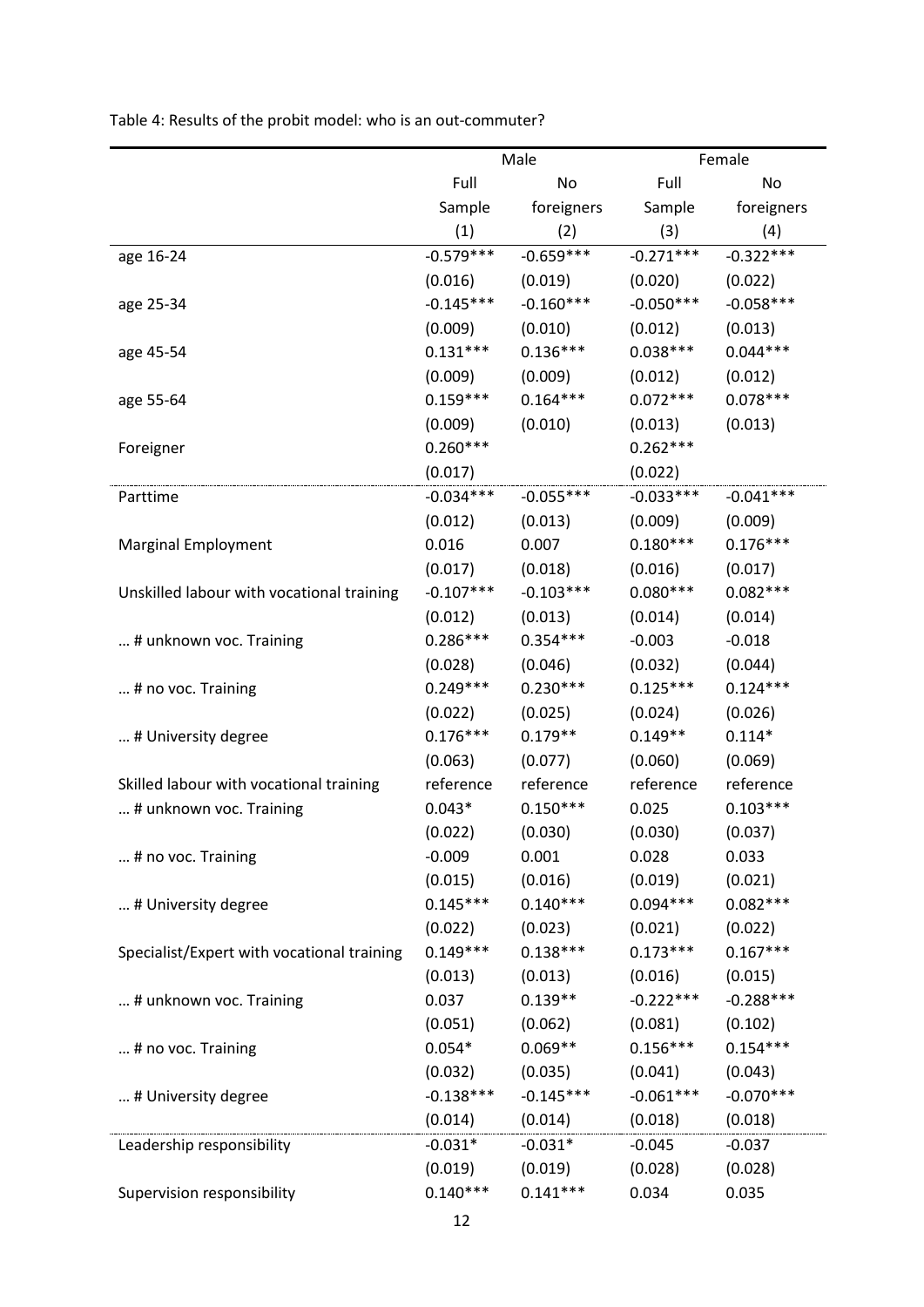|                                 | (0.020)     | (0.020)     | (0.034)     | (0.034)     |
|---------------------------------|-------------|-------------|-------------|-------------|
| Proportion unemployed <5%       | reference   | reference   | reference   | reference   |
| Dummy unemployed 5% - < 10%     | $-0.067***$ | $-0.080***$ | $-0.075***$ | $-0.091***$ |
|                                 | (0.010)     | (0.010)     | (0.013)     | (0.013)     |
| Dummy unemployed 10% - <25%     | $-0.178***$ | $-0.195***$ | $-0.171***$ | $-0.193***$ |
|                                 | (0.009)     | (0.010)     | (0.012)     | (0.013)     |
| Dummy unemployed 25% and more   | $-0.433***$ | $-0.460***$ | $-0.321***$ | $-0.356***$ |
|                                 | (0.012)     | (0.013)     | (0.014)     | (0.015)     |
| log(duration current firm)      | $-0.055***$ | $-0.058***$ | $-0.086***$ | $-0.088***$ |
|                                 | (0.003)     | (0.003)     | (0.004)     | (0.005)     |
| log(average duration in firms)  | $-0.227***$ | $-0.242***$ | $-0.203***$ | $-0.218***$ |
|                                 | (0.006)     | (0.006)     | (0.007)     | (0.008)     |
| Firm size <10 employees         | reference   | reference   | reference   | reference   |
| Firm size 10-49 employees       | $0.256***$  | $0.271***$  | $0.143***$  | $0.158***$  |
|                                 | (0.009)     | (0.010)     | (0.012)     | (0.012)     |
| Firm size 50-249 employees      | $0.580***$  | $0.609***$  | $0.452***$  | $0.474***$  |
|                                 | (0.010)     | (0.011)     | (0.012)     | (0.013)     |
| Firm size 250+ employees        | $0.921***$  | $0.946***$  | $0.819***$  | $0.836***$  |
|                                 | (0.011)     | (0.012)     | (0.014)     | (0.015)     |
| proportion females in firm      | $-0.880***$ | $-0.871***$ | $-0.263***$ | $-0.248***$ |
|                                 | (0.019)     | (0.021)     | (0.021)     | (0.022)     |
| proportion high-skilled in firm | $0.729***$  | $0.750***$  | $0.192***$  | $0.199***$  |
|                                 | (0.017)     | (0.018)     | (0.020)     | (0.022)     |
| Constant                        | $-1.464***$ | $-1.369***$ | $-1.328***$ | $-1.218***$ |
|                                 | (0.040)     | (0.042)     | (0.066)     | (0.069)     |
| Residence region FE             | Yes         | Yes         | Yes         | Yes         |
| Industry FE                     | Yes         | Yes         | Yes         | Yes         |
| <b>Occupation FE</b>            | Yes         | Yes         | Yes         | Yes         |
| N                               | 305651      | 293012      | 296562      | 289465      |
| pseudo R2                       | 0.150       | 0.150       | 0.143       | 0.140       |

Note: Robust Standard errors in (). Level of significance: \* 1%, \*\* 5%, \*\*\*10%. Source: IEB version V13.01.01-190111, own calculation.

[Table 4](#page-12-0) shows that younger workers are less likely to be out-commuters. Because the economic conditions have improved in the last years and there is also the fear of labour shortages, the necessity for young individuals to leave MV is reduced (Nadler and Wesling, 2003). In this light, out-commuting becomes less likely for younger individuals. In addition, foreigners are more prone to out-commute. This might be a result of the general low shares of foreign employees in MV and potentially a result of a less favoured region for a foreigner. Potential negative aspects, such as language barriers (Wang et al., 2018) and lack of German-specific knowledge, may lead to lower employment rates of foreigners, especially when (unemployed) Germans are available. Together with a relative lower labour demand and relative high supply, foreigners may lead to higher costs because of the mentioned negative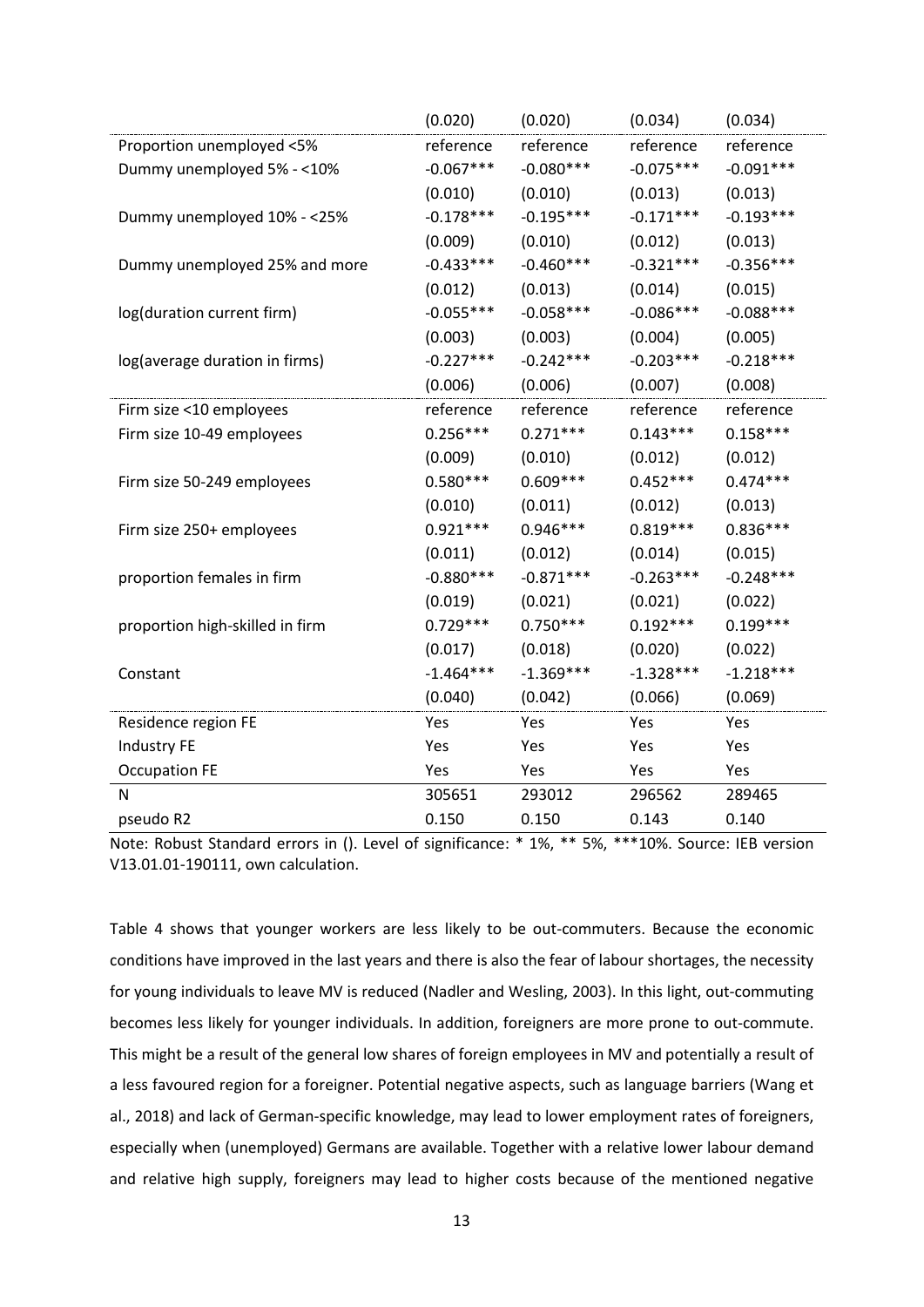consequences and, as a result, decide to out-commute to avoid a potential long-lasting unemployment period. Moreover, [Table 4](#page-12-0) shows that out-commuters are more frequently in fulltime employment relative to parttime work. Interestingly, for female's marginal employment is more frequently found for out-commuters. A more detailed look into the data reveals that this is potentially driven by student and elderly workers: 27% of those individuals in marginal employment are of age 18-25, about the half of it holds an Abitur-School certificate and typical work in student jobs (i.e. working in bars, restaurants, office helper). Thus, these are most likely students who are still registered at home (in MV) but study elsewhere. Another 34% of that group in marginal employment are of age 54 and older hold a vocational training certificate and work in cleaning related jobs. This group will retire within the next decades and unobserved specificities might drive this long-distance commuting.

Considering the task levels reports very interesting results. Working as skilled labour holding a vocational training certificate is the reference group. Among the groups of unskilled and skilled employees, the proportion of individuals holding a university certificate and out-commute is higher. In contrast, working as a Specialist/ Expert and holding a university makes it significantly less likely to be an out-commuter for men, for women the coefficient is insignificant. Put differently, among the outcommuters, the proportion of university-degree-holders among specialists and experts is lower, indicating that skilled labour holding a VET degree occupy specialist/expert jobs. We see this result as evidence that in MV the demand for high-skilled labour is weak. There is a higher supply of universitydegree holders in MV, forcing a part of them to out-commute to avoid unemployment. Out-commuters in specialist and expert positions are more often skilled labour, leading to the conclusion that within MV not enough upward-mobility options are available. Thus, the labour market in MV is too weak with respect to high-skilled jobs. This therefore indicates a lack of sufficient positions and job opportunities for more advanced jobs in MV and provides evidence that less jobs for specialists and experts are available in MV leading to a brain drain. In addition, the fraction of males taking a leadership position is higher for out-commuters. Again, there is a lack of leadership positions in MV, forcing especially males, who want to make carrier, to out-commute. For females, no effect emerges.

Considering measures of the employment biography, shows that out-commuters of both genders are typically less often unemployed and have a shorter period of employment duration within each firm. Thus, out-commuters change more frequently firms indicating other carrier paths. To put it differently, jobs in MV potentially do not allow for carrier steps and therefore, those who want to make their carrier (and, if they are male, overtake responsibility) have to out-commute.

As expected, out-commuters are more frequently employed in larger firms with a higher proportion of people holding a university degree. Again, obviously firms in MV do not provide a sufficient number of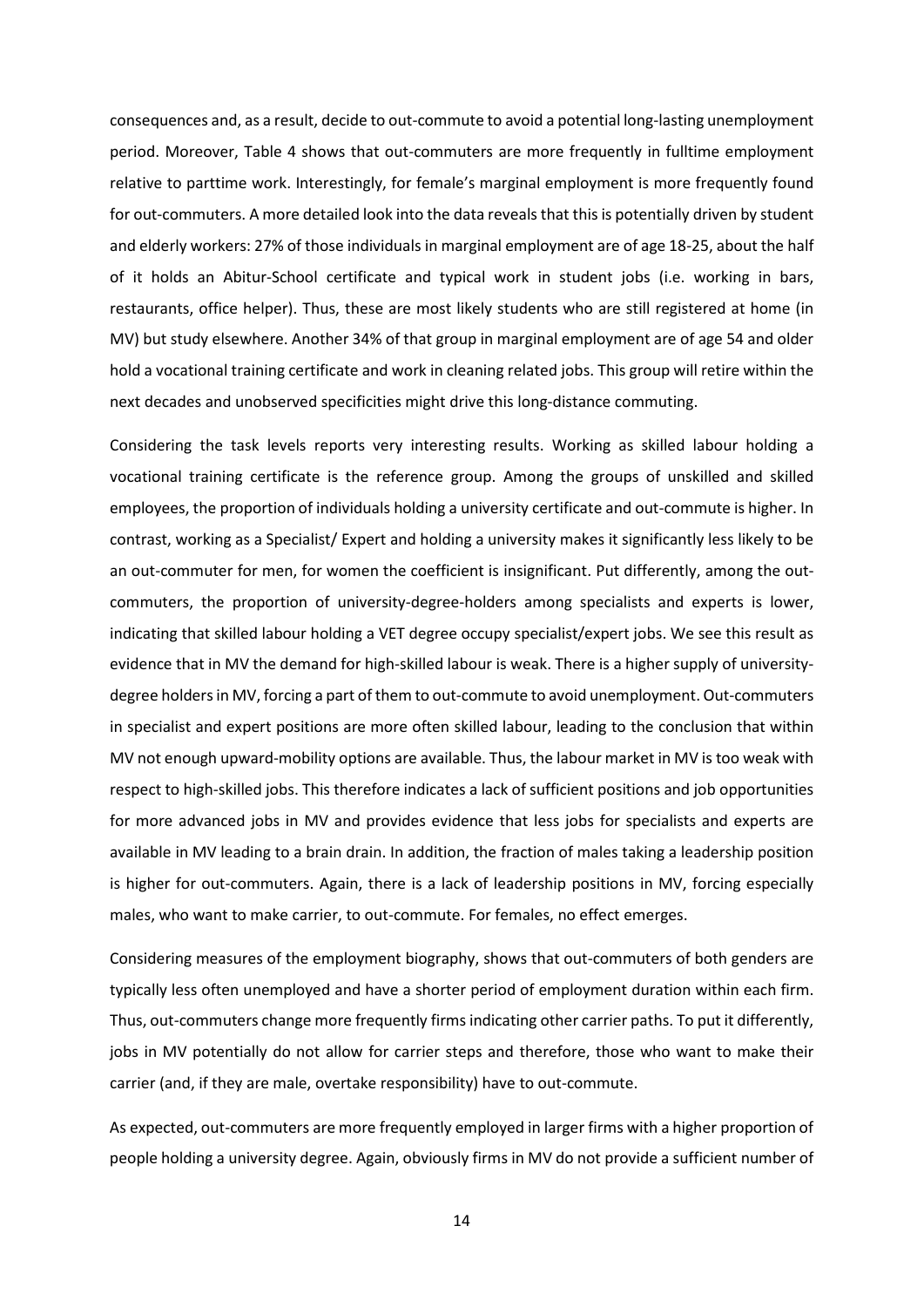jobs for better-qualified people and therefore, these people have to out-commute because of a qualification-related spatial mismatch.

Focussing on the occupation indicators reveals which occupations are typically occupations where people out-commute or are home-employees. For males, more frequently positive values occur, indicating a general higher likelihood to out-commute. For some occupations, the parameters are high, showing that such occupations are seldom demanded by firms in MV. Therefore, males have to outcommute to avoid unemployment. For females, the occupation-specific effects are less pronounced. Again, there are few occupations, in which females usually out-commute.

To conclude so far. We observe a certain brain drain of better skilled people out of MV and obviously a lack of more advanced jobs available in MV. Moreover, out-commuters are typically older; therefore, we expect a decline in out-commuting flows in future when these workers retire. In addition, employers in MV have to be aware that their younger workers keep their MV work places and do not start to commute in future. For this, better carrier paths' should be available in MV and potentially higher wages. This brings us to the second research question on the wage differential of outcommuters and home-employees.

#### 5.2 On the monetary benefits of out-commuting

[Tables](#page-9-0) 2 and [3](#page-10-0) show large differences in wages between home-employees and out-commuters. From a policy perspective, it is important to understand, which characteristics explain the wage gap – are these individual characteristics, the occupational (mis)match or firm characteristics, among others? A first overview of the results of the decomposition are provided in [Table 5.](#page-16-0) We report the estimates differentiated by gender, with columns 2 and 4 restricted to German employees only. Male outcommuters earn on average 36.9% more than home employees. However, for females the results show no significant difference. About 13.7% of the wage gap of males is explained by observed characteristics and 18.4% by differences in parameters. The interaction effect is present but relatively low, especially for males. With respect to the economic magnitude, a 1% wage increase accounts for approximately 0.78€ for males and 0.76€ for females in gross daily income (about 23.40€ per month).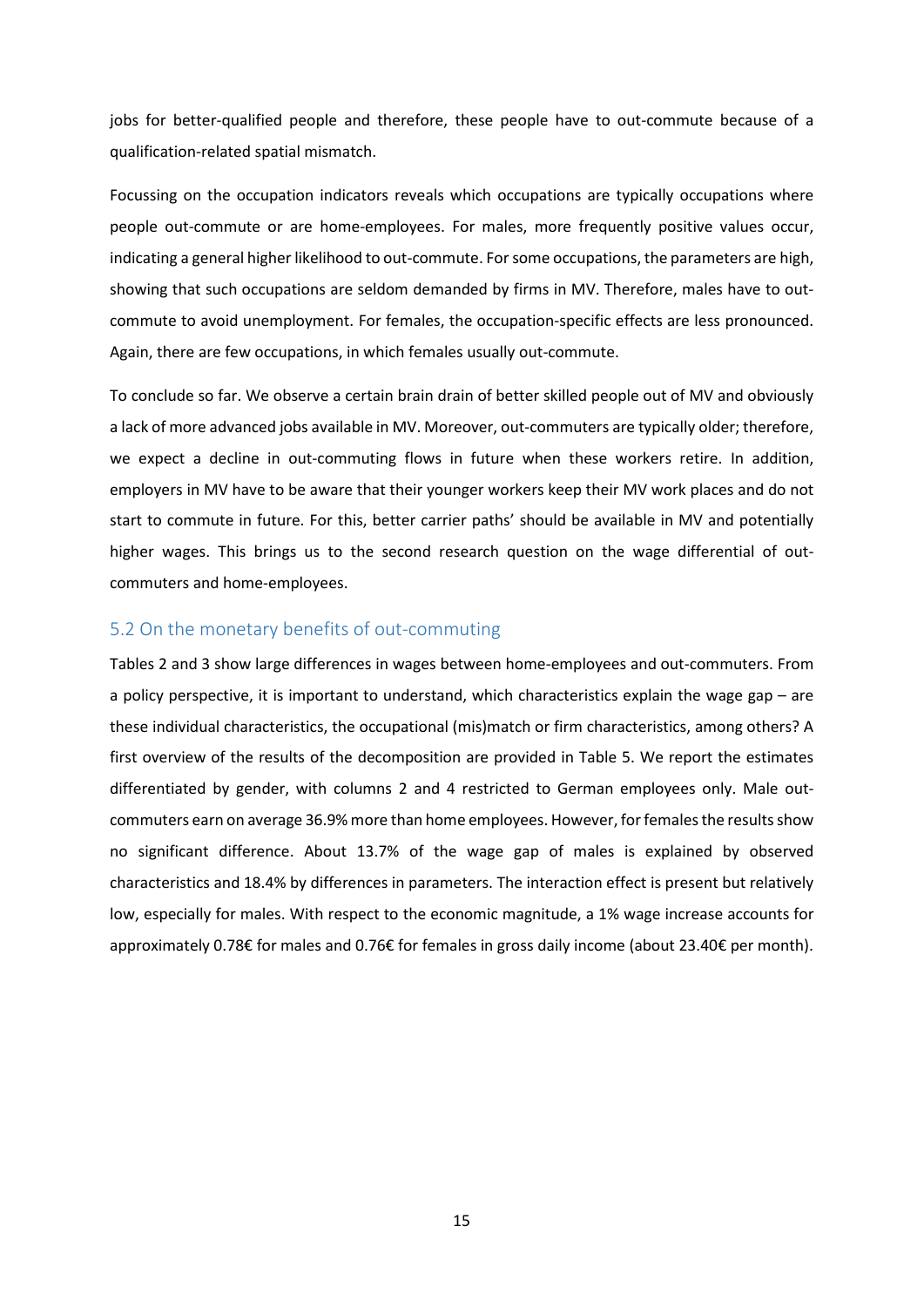<span id="page-16-0"></span>Table 5: Evaluation of the Oaxaca-Blinder decomposition

|                    |                    | Male         | Female             |              |  |
|--------------------|--------------------|--------------|--------------------|--------------|--|
|                    | <b>Full Sample</b> | Germans only | <b>Full Sample</b> | Germans only |  |
|                    | (1)                | (2)          | (3)                | (4)          |  |
| Wage differential  | 36.9%***           | 39.4% ***    | 1.4%               | 2.1%         |  |
|                    | (0.012)            | (0.015)      | (0.071)            | (0.076)      |  |
| endowments         | $1.137***$         | $1.155***$   | 0.932              | 0.940        |  |
|                    | (0.014)            | (0.018)      | (0.056)            | (0.061)      |  |
| coefficients       | $1.184***$         | $1.178***$   | $1.054***$         | $1.053***$   |  |
|                    | (0.006)            | (0.006)      | (0.011)            | (0.011)      |  |
| interaction        | $1.017***$         | $1.025***$   | $1.032***$         | $1.031***$   |  |
|                    | (0.004)            | (0.004)      | (0.013)            | (0.012)      |  |
| No. of individuals | 305,651            | 293,012      | 296,562            | 289,465      |  |
| Out-commuters      | 47,246             | 44,168       | 19,781             | 18,553       |  |
| Home-employees     | 258,405            | 248,844      | 276,781            | 270,912      |  |

Note: Robust standard errors in (). Level of significance: \* 1%, \*\* 5%, \*\*\*10%. Source: IEB version V13.01.01-190111, own calculation.

[Table 6](#page-17-0) reports the endowment effect in more detail. There is a negligible effect of the regional distribution of home employees and out-commuters, indicating that no higher wages of outcommuters can be achieved depending on their place of residence in MV. The effect of the difference in the occupational mix is very tiny. This aspect is important as it reveals that after controlling for other characteristics, the average differential is not caused by the unequal occupational mix. Adjusting the typical task structure of home employees to the level of out-commuters provides a wage increase of about 1.5% for males; we observe no effect for females. Thus, among the male out-commuters there must be a higher proportion of males in more qualified jobs. Therefore, less high-qualified jobs are available within MV, pushing better qualified workers to out-commuting. Finally, they earn on average higher wages. Little or no wage effects can be found when adjusting leadership responsibility, vocational training information and foreign status. Moreover, there is no significant effect of labour market experience related variables for males but a significant negative effect of almost 3.2% for females. Although out-commuting females are less frequent unemployed, show shorter firm tenure and are on average more frequently job-changes, they earn less. This indicates that especially for female'sfirm tenure is honoured in MV. Considering the individual age, shows that the age distribution is differently between both groups. Because out-commuters are slightly older, on average, higher wages are paid – according to the Mincerian wage equation – and thus, wages are higher of outcommuters. There is also a substance wage increase of about 4% for males caused by longer working time. As shown, the proportion of males in fulltime work is higher among out-commuters. With respect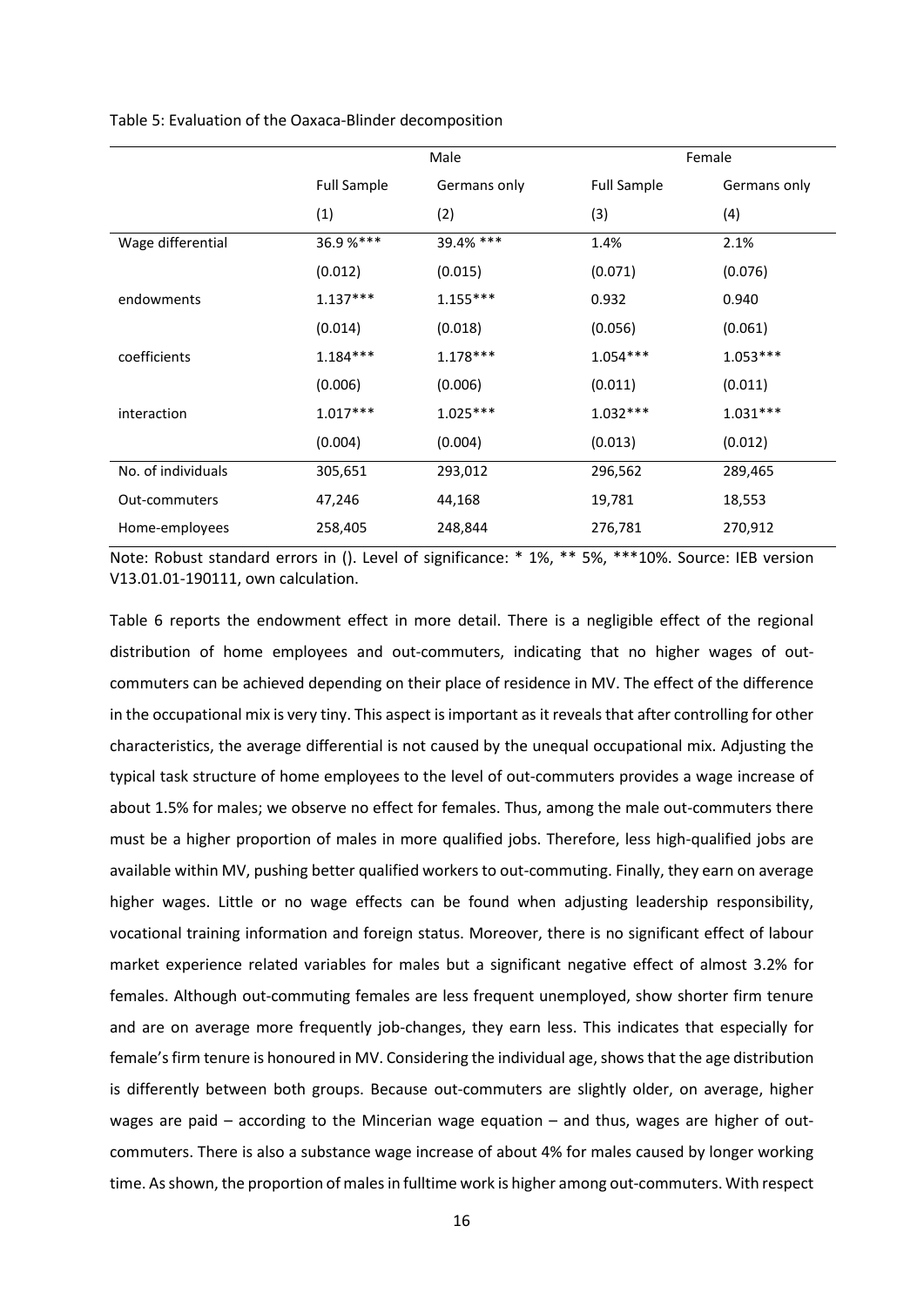to potential labour shortages in MV, an increase in hours worked of home-employees would not just increase the work volume but also wages. Lastly, differences in firm characteristics are associated with a wage increase of about 4.7% for males and 2.6% for females. Especially the employment size of firms in MV is smaller and firms employ less human capital. Therefore, potential gains of increasing returns to scale or benefits of human-capital-intensive production are missing, leading to lower wages. This aspect shows again the disadvantageous firm structure within MV.

|                            | Male               |               | Female             |               |  |
|----------------------------|--------------------|---------------|--------------------|---------------|--|
|                            | <b>Full Sample</b> | No foreigners | <b>Full Sample</b> | No foreigners |  |
|                            | (1)                | (2)           | (3)                | (4)           |  |
| Regional distribution      | 1.003              | 1.004         | $1.005**$          | $1.005**$     |  |
|                            | (0.002)            | (0.002)       | (0.002)            | (0.002)       |  |
| Occupations                | 1.001              | $1.002*$      | 0.989 ***          | 0.989**       |  |
|                            | (0.001)            | (0.001)       | (0.004)            | (0.005)       |  |
| <b>TASK</b>                | $1.015***$         | $1.017***$    | 1.001              | $1.003***$    |  |
|                            | (0.003)            | (0.003)       | (0.001)            | (0.001)       |  |
| Leadership responsibility  | $1.002***$         | $1.002***$    | $1.001**$          | $1.001***$    |  |
|                            | (0.000)            | (0.000)       | (0.000)            | (0.000)       |  |
| Fulltime-Parttime-marginal |                    |               |                    |               |  |
| employment                 | $1.040***$         | $1.042***$    | 0.965              | 0.962         |  |
|                            | (0.007)            | (0.008)       | (0.030)            | (0.030)       |  |
| Age                        | $1.017***$         | $1.019***$    | $0.990*$           | 0.991         |  |
|                            | (0.003)            | (0.003)       | (0.006)            | (0.007)       |  |
| Foreigner                  | 1.000              |               | 1.000              |               |  |
|                            | (0.000)            |               | (0.001)            |               |  |
| Vocational information     | $1.008***$         | $1.012***$    | $0.989***$         | $0.991***$    |  |
|                            | (0.003)            | (0.002)       | (0.001)            | (0.002)       |  |
| Labour market experience   | 0.996              | 1.000         | $0.968**$          | $0.970**$     |  |
|                            | (0.006)            | (0.006)       | (0.014)            | (0.014)       |  |
| Firm characteristics       | $1.047***$         | $1.049***$    | $1.026***$         | $1.028***$    |  |
|                            | (0.006)            | (0.007)       | (0.007)            | (0.007)       |  |

<span id="page-17-0"></span>Table 6: Results of the endowment effect

Note: Robust standard errors in (). Level of significance: \* 1%, \*\* 5%, \*\*\*10%. Source: IEB version V13.01.01-190111, own calculation.

The coefficient effect relates to differences in the evaluation of variables on the effect on wages. Here, potentially structural differences in the wage setting can be identified. The results of the coefficient effect are provided in *[Table 7](#page-20-0)*. Most of the effects are insignificant or the values are relatively small,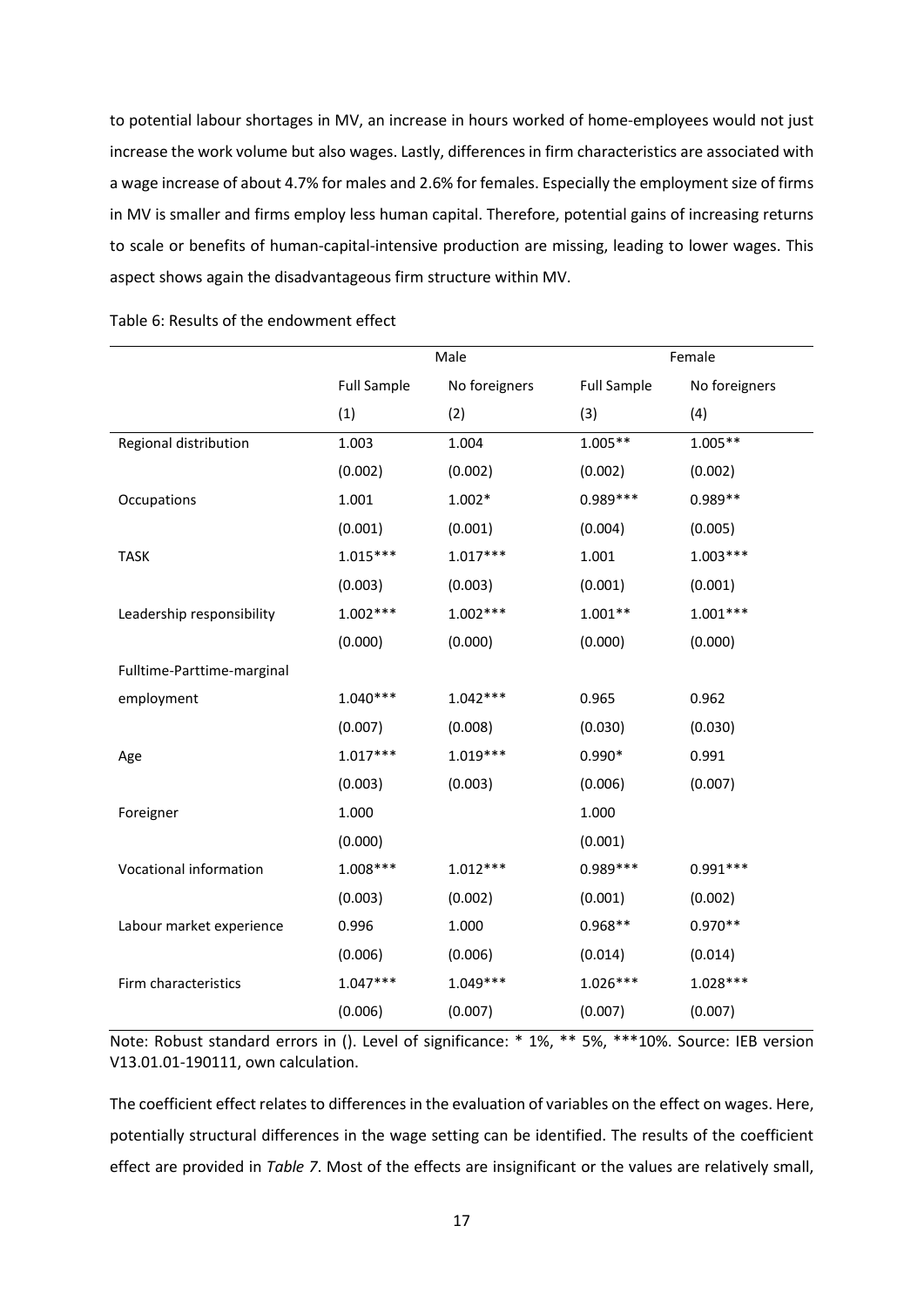i.e. negligible from an economic point of view. This indicates a fair wage setting and evaluation of productivity among MV employers and firms employing out-commuters outside MV.

However, there are noteworthy results for occupations, working time and leadership at the individual level but also for firm characteristics. Considering the occupations first: in the Mincerian wage equation, a separate indicator variable represents each occupation. The estimate is relative to a unique reference group and therefore, the entire list of indicators over all occupations relates to the wage dispersion. Because for both genders we see a positive, significant and economically important effect, we conclude that the wage dispersion is much higher outside MV. Therefore, wages differ between occupations within MV less compared to wages out of MV. In addition, the effect is more pronounced for females (about 4.4% higher wages). Put differently, females employed in MV would enjoy a wage increase of about 4.4% when their respective occupations are honoured, as it is usual outside MV. For males, the wage increase accounts for almost 2%. Moreover, leadership responsibility is honoured relatively stronger for out-commuters for both genders. Lastly, working time is much better valuated for out-commuters relative to employees in MV: for males, a wage raise for about 6.5% and for females for about 1.6%. As for occupations, the dispersion in wages between the employment types concerning the working time differs much, especially for males, between home-employees and out-commuters. From these results, we conclude the following hypotheses, left for future work: First, it might be that out-commuters have a good bargaining power and request higher wages for fulltime work to compensate potential commuting costs. Second, employers outside MV (mainly in West Germany) honour fulltime work relatively more, for instances justified by greater responsibility for a particular job. This lets hourly wages to rise.

An important result shows the coefficient for males for vocational information. The dispersion between coefficients is smaller for out-commuters relative to home-employees, leading to a wage decline of about 2.4% (3.5% excluding foreigners). High-skilled out-commuters earn more than skilled workers but the increase is less compared to home-employees. We have seen that high-skilled individuals out-commute and accept jobs which require vocational training degrees; they thus work over-educated. These workers finally devaluate their knowledge and accept job-offers that pay-out less in order to potentially avoid unemployment. Again, this indicates that especially better skilled individuals out-commute because of a weak labour market.

We identify differences in productivity-related characteristics of the firm. Would MV-male-employees get the returns from their respective employers regarding the firm characteristics, they would get 3.2% higher wages. Thus, returns to specific characteristics of the firm outside MV increase faster when we consider males. Therefore, male out-commuters tend to work in firms that are more productive. In spite of that, we provide evidence that the firm structure in MV does not benefit from internal scale

18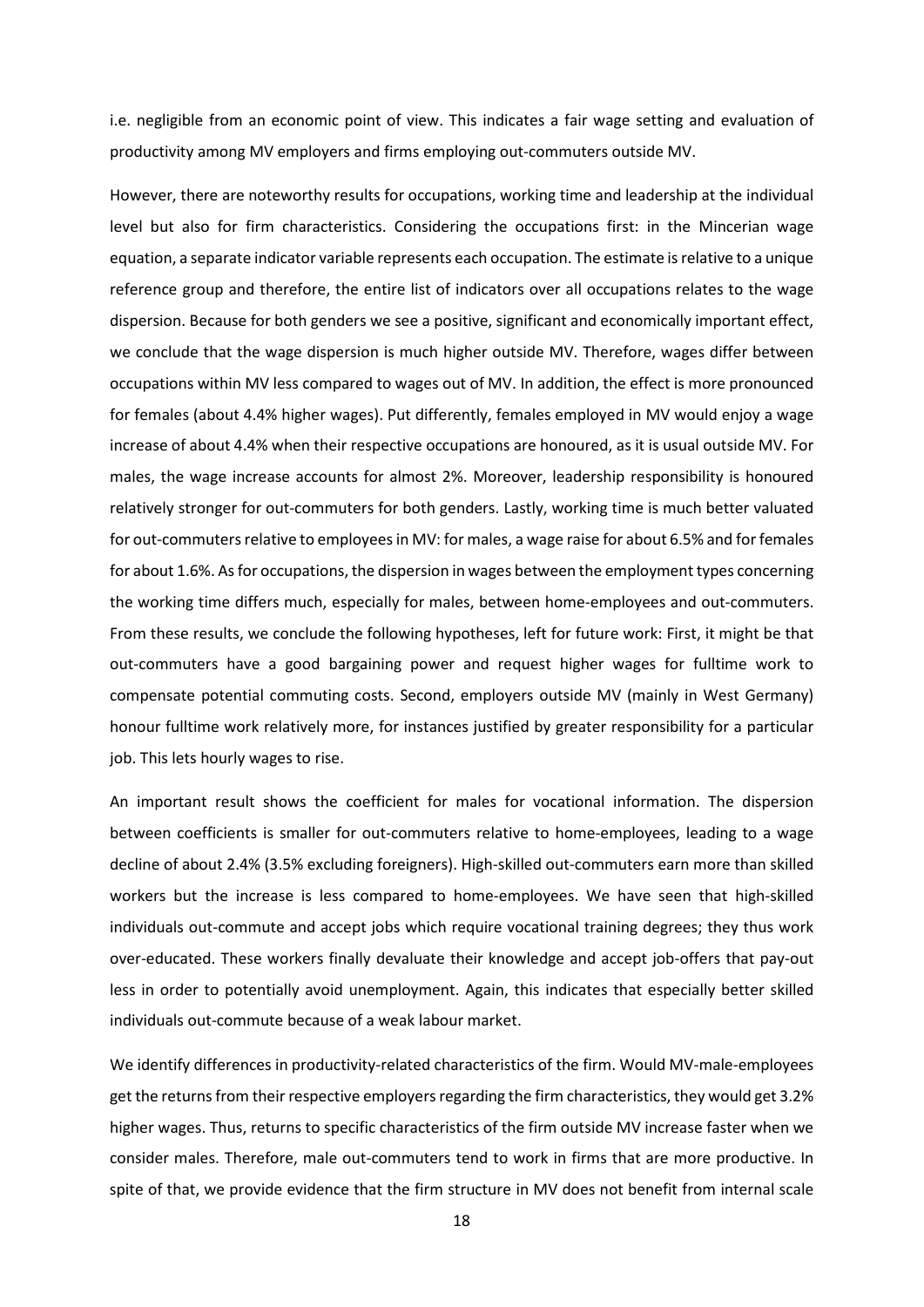effects or human capital intensity as firms outside MV do. In addition, we see that out-commuting females work in less productive firms, leading to a wage decline of about 6.3%. This again indicates a pressure for females to work outside MV in less productive firms, to avoid a potential unemployment. Finally, the labour market in MV does not provide sufficient work places leading to an out-commuting of females. Finally, about 5.6% of the pay-gap for females and 6.1% for males is explained by unobserved characteristics in favour of out-commuting.

|                            |                    | Male          | Female             |               |
|----------------------------|--------------------|---------------|--------------------|---------------|
|                            | <b>Full Sample</b> | No foreigners | <b>Full Sample</b> | No foreigners |
|                            | (1)                | (2)           | (3)                | (4)           |
| Regional distribution      | 0.998              | 0.998         | 1.003              | 1.003         |
|                            | (0.006)            | (0.007)       | (0.007)            | (0.006)       |
| Occupations                | $1.019***$         | $1.020***$    | $1.044***$         | $1.045***$    |
|                            | (0.005)            | (0.006)       | (0.008)            | (0.008)       |
| <b>TASK</b>                | $1.006**$          | 1.006**       | 0.999              | 1.001         |
|                            | (0.003)            | (0.003)       | (0.003)            | (0.002)       |
| Leadership responsibility  | $1.016*$           | $1.020**$     | $1.016**$          | 1.016         |
|                            | (0.009)            | (0.009)       | (0.008)            | (0.011)       |
| Fulltime-Parttime-marginal |                    |               |                    |               |
| employment                 | $1.065***$         | $1.069***$    | $1.014**$          | $1.014*$      |
|                            | (0.013)            | (0.014)       | (0.007)            | (0.007)       |
| Age                        | 0.999              | $1.007**$     | $1.004***$         | $1.008**$     |
|                            | (0.001)            | (0.003)       | (0.001)            | (0.003)       |
| Foreigner                  | 1.008              |               | $0.980***$         |               |
|                            | (0.010)            |               | (0.007)            |               |
| Vocational information     | $0.976*$           | $0.965**$     | 0.999              | 0.987         |
|                            | (0.012)            | (0.014)       | (0.013)            | (0.019)       |
| Labour market experience   | 0.995              | $0.991**$     | 1.005              | 1.004         |
|                            | (0.005)            | (0.003)       | (0.012)            | (0.008)       |
| Firm characteristics       | $1.032**$          | $1.036**$     | $0.937***$         | $0.936***$    |
|                            | (0.015)            | (0.015)       | (0.021)            | (0.021)       |
| Unobserved characteristics | $1.061*$           | 1.058**       | $1.056*$           | 1.041         |
|                            | (0.035)            | (0.024)       | (0.031)            | (0.039)       |

Table 7: Results of the Coefficient effect

Note: Robust standard errors in (). Level of significance: \* 1%, \*\* 5%, \*\*\*10%, Source: IEB version V13.01.01-190111, own calculation.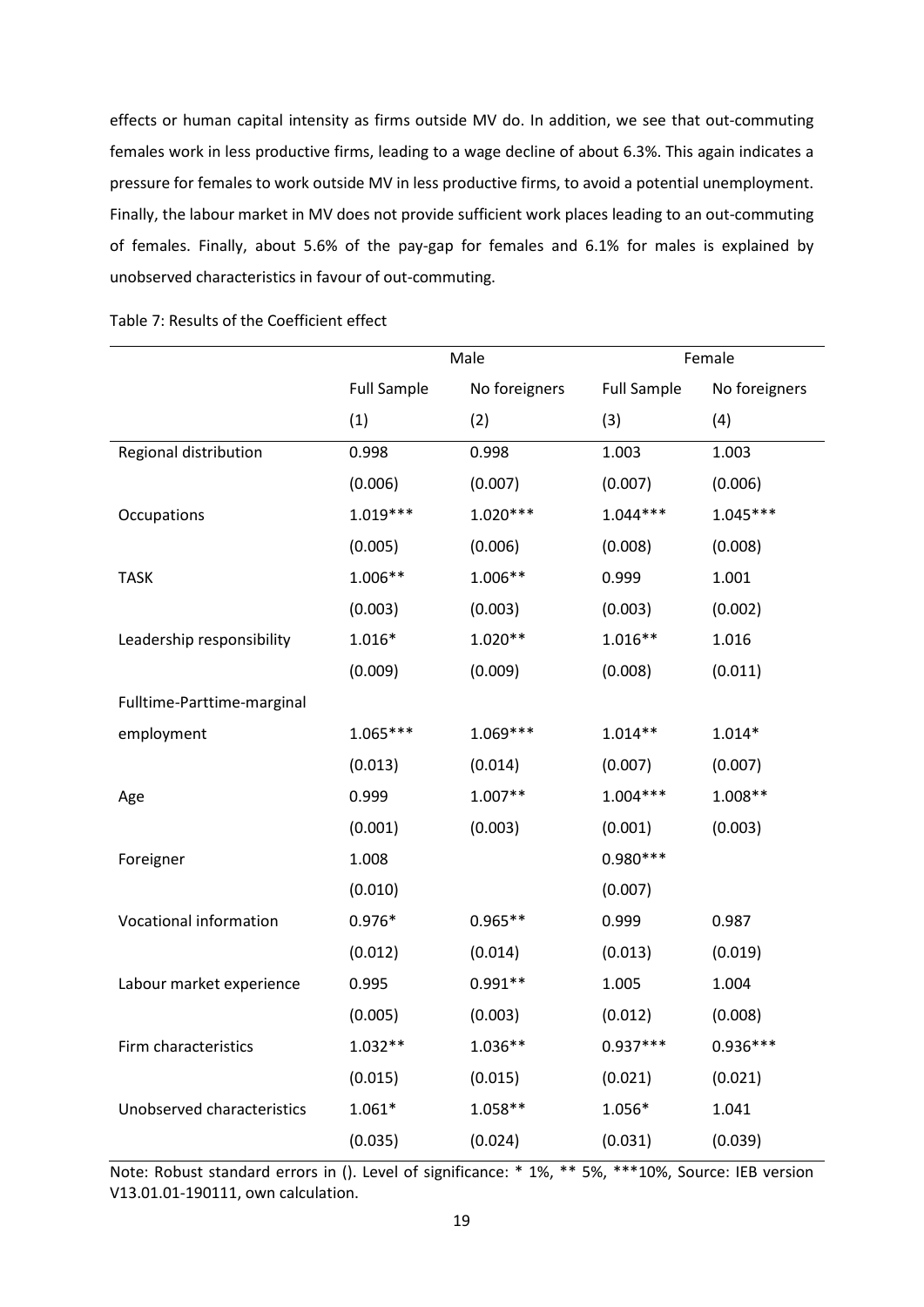The interaction effect captures the joint change in endowments and coefficients. The results are provided in [Table 8.](#page-20-0) Although some effects are significant from a statistical point of view, they are rather small from an economic point of view. One exception are firm characteristics in favour of female out-commuters. While the coefficient effect reveals a disadvantage, the endowment effect shows a positive effect (evaluated at MV coefficients). Thus, there might be only small within-variation within firm characteristics of out-commuting females that lead to this result.

|                             | Male       |            |            | Female    |
|-----------------------------|------------|------------|------------|-----------|
|                             | Full       | Germans    | Full       | Germans   |
|                             | Sample     | only       | Sample     | only      |
|                             | (1)        | (2)        | (3)        | (4)       |
| Regional distribution       | $0.997**$  | 0.996**    | $1.004*$   | $1.004*$  |
|                             | (0.001)    | (0.001)    | (0.002)    | (0.002)   |
| Occupations                 | $1.006***$ | 1.006***   | 0.997      | 0.997     |
|                             | (0.001)    | (0.001)    | (0.004)    | (0.004)   |
| <b>TASK</b>                 | 1.001      | 1.001      | 1.001      | 1.001     |
|                             | (0.001)    | (0.001)    | (0.001)    | (0.001)   |
| Leadership responsibility   | $1.000**$  | $1.000**$  | $1.000**$  | 1.000     |
|                             | (0.000)    | (0.000)    | (0.000)    | (0.000)   |
| Fulltime-Parttime- marginal |            |            |            |           |
| employment                  | $1.006***$ | $1.008***$ | $1.007**$  | $1.008**$ |
|                             | (0.002)    | (0.002)    | (0.003)    | (0.003)   |
| Age                         | $1.001*$   | $1.005***$ | $0.997***$ | 0.996 *** |
|                             | (0.001)    | (0.001)    | (0.001)    | (0.001)   |
| Foreigner                   | 1.000      |            | $1.002***$ |           |
|                             | (0.001)    |            | (0.001)    |           |
| Vocational information      | $0.998***$ | 0.996 ***  | $1.004***$ | $1.004**$ |
|                             | (0.001)    | (0.001)    | (0.001)    | (0.002)   |
| Labour market experience    | 1.000      | $1.002***$ | 0.998      | 0.999     |
|                             | (0.001)    | (0.001)    | (0.004)    | (0.002)   |
| Firm characteristics        | $1.008**$  | $1.012***$ | $1.022**$  | $1.022**$ |
|                             | (0.004)    | (0.005)    | (0.010)    | (0.011)   |

<span id="page-20-0"></span>Table 8: Results of the Interaction Effect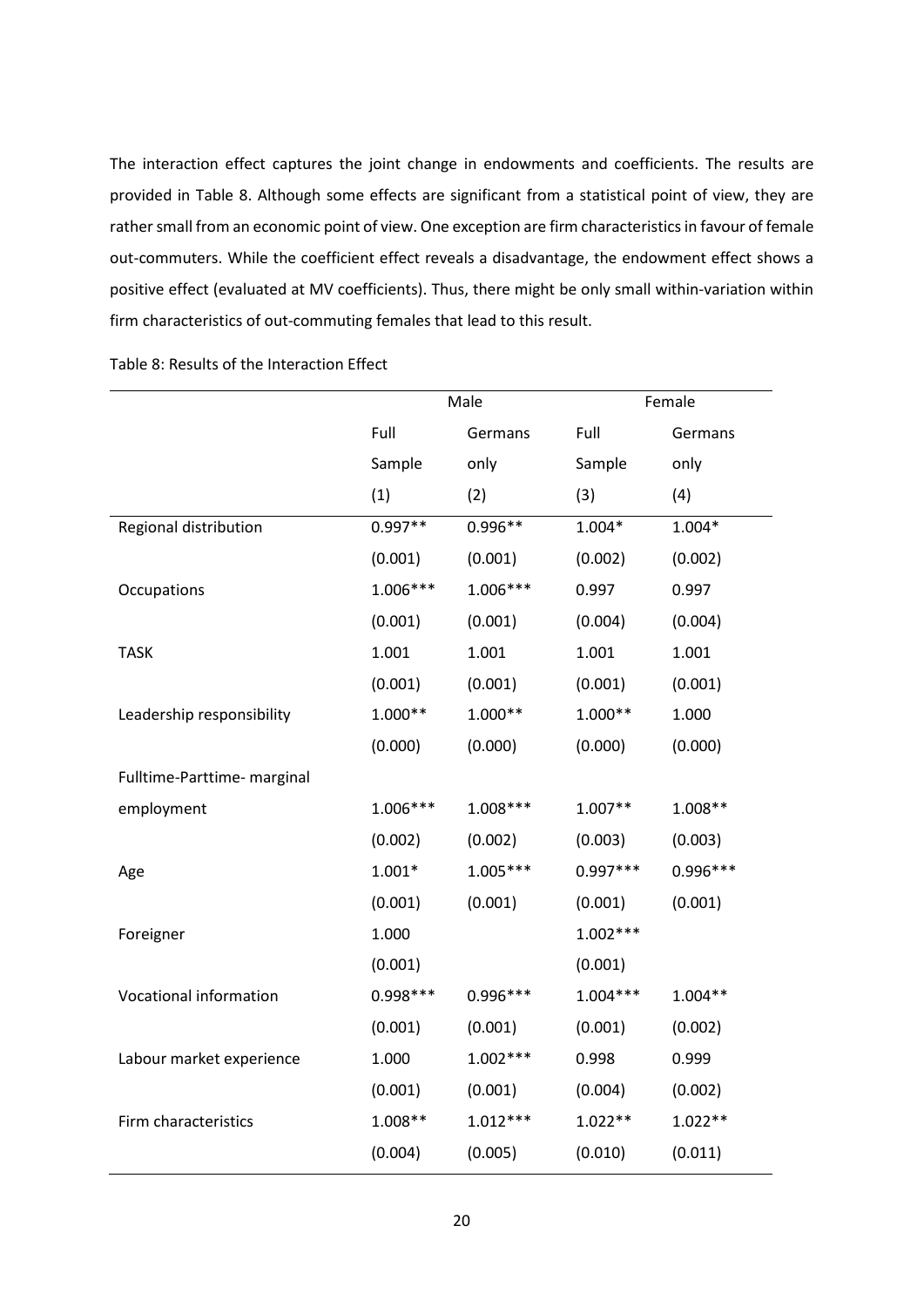Note: Robust standard errors in (). Level of significance: \* 1%, \*\* 5%, \*\*\*10%, Source: IEB version V13.01.01-190111, own calculation.

### 6 Conclusion

In the 1990<sup>th</sup> poor economic conditions and relative high levels of unemployment in East Germany were the main drivers for individuals to migrate to the western parts of Germany. At the same time, long-distance out-commuting occurred as a strategy to avoid long-lasting unemployment. Nowadays, migration flows are rather equalized and the net-migration rate is rather balanced. However, because of the outflow of especially younger workers in the 1990<sup>th</sup>, the age structure in East Germany shows relatively higher values of mature workers, who retire in the next years. This puts the labour market in East Germany under pressure and there is the fear of labour shortages. Therefore, policy makers but also employers want to gain back out-commuters. This is an interesting target group as they already live in East Germany. We focus on the Federal State Mecklenburg-Vorpommern (MV) and analyse the patterns of out-commuters. Our analysis provides evidence of reasons for out-commuting from MV. The results show that less job opportunities, less labour demand and lower wages are the key factors why people living in MV commute out. Especially out-commuting women are affected: although they have higher costs due to commuting, they do not earn more than females in MV indicating that they commute to escape unemployment. Moreover, a high proportion of out-commuters are of skilled labour indicating that job opportunities especially for better skilled workers are rather rare in MV. On top, such better-qualified workers more frequently work as qualified workers and not, as expected, as specialists or experts. Thus, such better skilled out-commuters tend to work overqualified outside MV, which indicates a brain drain (of the past). Considering the wage gap between out-commuters and home employees, we find that the wage gap accounts for about 37% in favour of out-commuting for males and almost zero for females (on average). For males, a higher share of fulltime working outcommuters, differences in the age distribution and especially firm characteristics explain the wage gap by about 14% (endowment effect). Moreover, in MV, firms are too small to gain from internal economies of scale and therefore, wages are relatively lower. However, there are significant differences in coefficients indicating that the wage setting behaviour outside MV honours fulltime work and leadership responsibility relatively more. We again find evidence of over-education and brain drain for high-skilled workers. They potentially out-commute to avoid long lasting unemployment caused by the weak labour market in MV. Again, the returns of firm characteristics are larger for outcommuters (coefficient effect), indicating that firms outside MV are relatively more productive, when they become larger. For females, the positive endowment effect of firm characteristics is lower and accounts less to the wage gap relative to males. We further provide evidence that obviously females out-commute for labour market reasons to avoid unemployment. Lastly, females work partly in less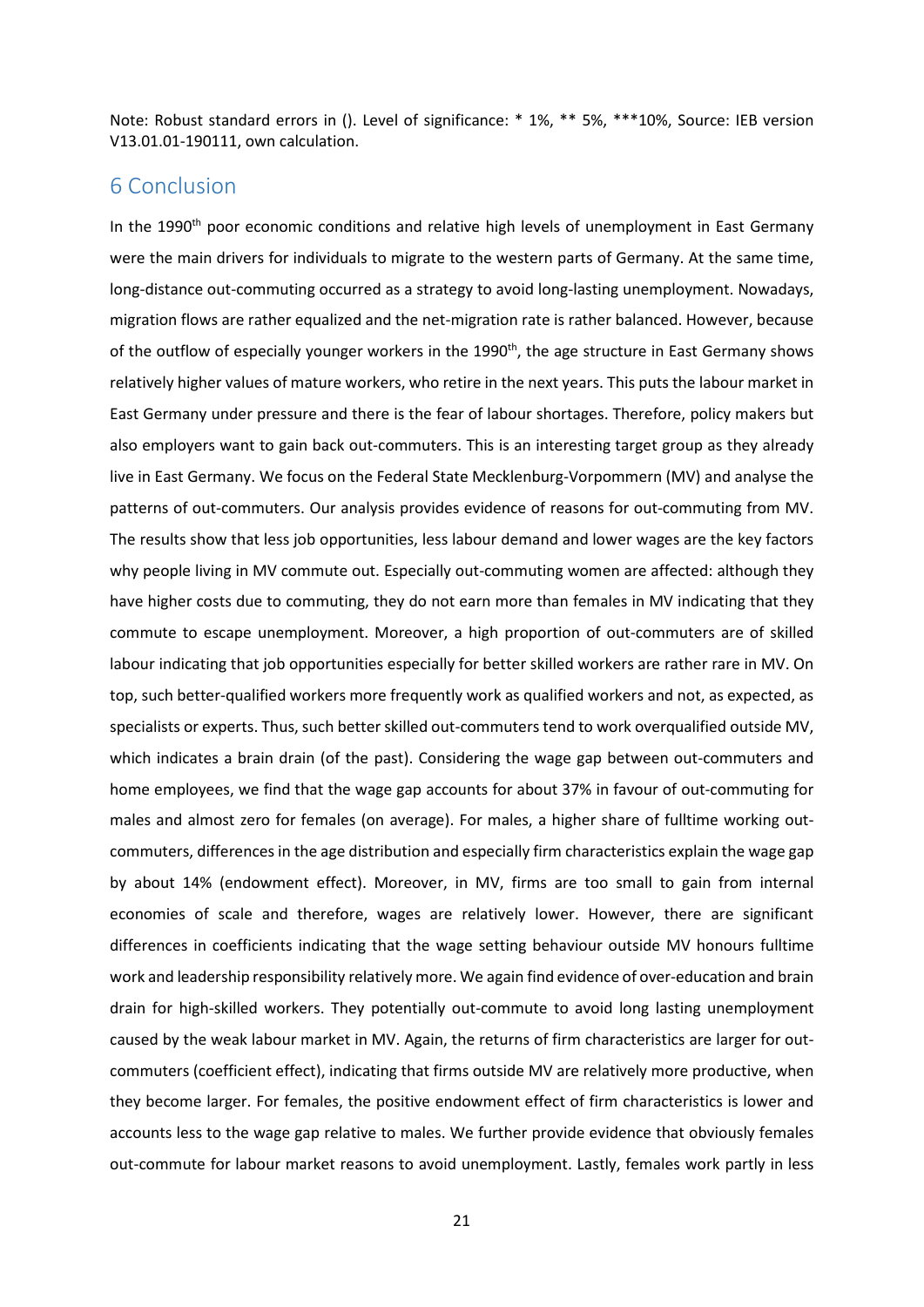productive firms outside MV, indicating again, that out-commuting must be a reaction to prevent unemployment.

For both genders, the wage spread is larger outside MV; i.e. the coefficients of the occupational indicators differ significantly; almost 2% for males and about 4.4% for females. Thus, firms within MV set wages more equally among occupations whereas the wage spread is larger outside MV.

This brings us to the conclusion: if employers and policy makers within MV want to gain back outcommuters such that they provide their work capacity within MV, structural changes at the labour market have to occur first. Especially job opportunities for high-skilled individuals are not enough, leading to braindrain. Females partly out-commute and accept lower wages to avoid unemployment. Employers have to rethink their wage setting behaviour in general to become competitive with the wage setting of firms outside MV. Lastly, the firm productivity is relatively lower within MV, indicating structural differences and lead at least to the relative lower labour demand for highly skilled individuals. Thus, to make MV more attractive for individuals, significant economic improvements have to be done.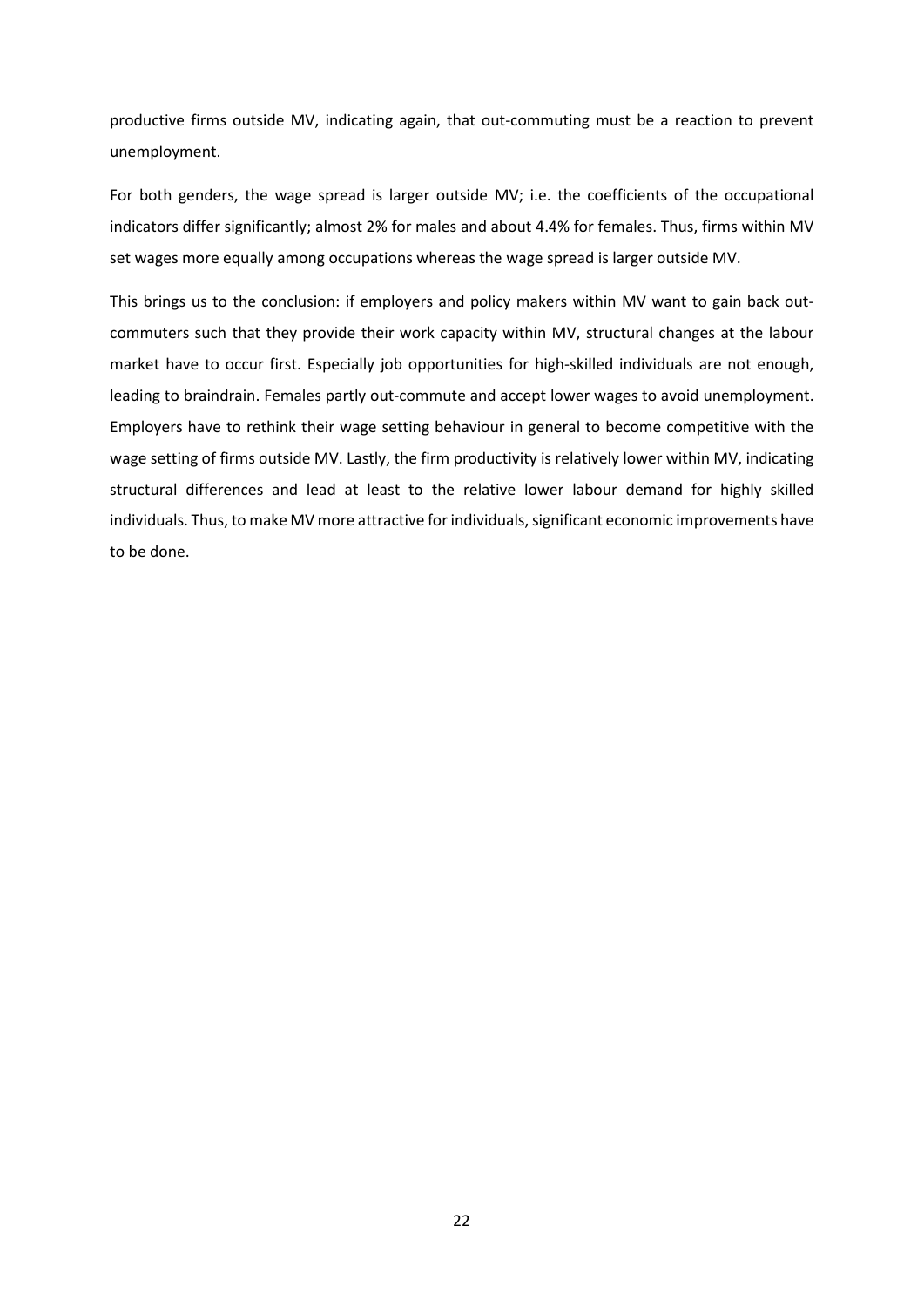#### Literature

Bach, Hans-Uwe; Gartner, Hermann; Klinger, Sabine; Rothe, Thomas; Spitznagel, Eugen (2008): Arbeitsmarkt 2008: Der Aufschwung lässt nach. IAB Kurzbericht 3/2008).

Bergantino, Angela, S.; Madio, Leonardo (2018): Intra- and inter-regional commuting: Assessing the role of wage differentials. Regional Science, vol. 98(2), pp. 1085-1114.

Blien, Uwe; Phan thi Hong, Van; Kaufmann, Klara; Kaimer, Steffen (2010): 20 Jahre nach dem Mauerfall: Arbeitslosigkeit in ostdeutschen Regionen. Journal for Labour Market Research, vol. 43(2), pp. 125- 143.

Blien, Uwe; Möller, Joachim; Phan thi Hong, Van; Brunow, Stephan (2016): Long-lasting Labour Market Consequences of German Unification. Journal of Economics and Statistics (Jahrbücher für Nationalökonomie und Statistik), vol. 236(2) pp. 181-216.

Booth, Alison; Francesconi, Marco; Garcia-Serrano, Carlos (1999): Job Tenure and Job Mobility in Britain. ILR Review, vol. 53(1), pp. 43-70.

Börsch-Supan, Axel (1990). Education and its double-edged impact on mobility. Economics of Education Review, vol.9, pp.39–53.

Brenke, Karl (2014): Eastern Germany still playing economic catch-up. DIW Economic Bulletin, vol. 4(11), pp. 6-23.

Brueckner, Jan (2000): Urban Sprawl: Diagnosis and Remedies. International Regional Science Review, vol. 23 (3), pp. 160-171.

Brunow, Stephan; Jost, Oskar (2020): On the foreign to native wage differential in Germany: Does the home country matter? IAB-Discussion Paper, 26/2020, Nürnberg.

Bundesamt für Bauwesen und Raumordnung (2006): Raumordnungsprognose 2020/2050. Bevölkerung, private Haushalte, Erwerbspersonen, Wohnungsmarkt. BBR Berichte, Nr. 23, Bonn.

Burkard, Lutz (2010): Fachkräftemangel in Ostdeutschland. Konsequenzen für Beschäftigung und Interessenvertretung. OBS-Arbeitsheft 65.

Camstra, Ronald (1996): Commuting and gender in a lifestyle perspective. Urban Studies, vol. 33(2), pp. 283–300.

Card David, Heining Jörg, Kline Patrick (2013): Workplace Heterogeneity and the Rise of West German Wage Inequality. The Quarterly Journal of Economics, Vol. 128(3): 967-1015.

23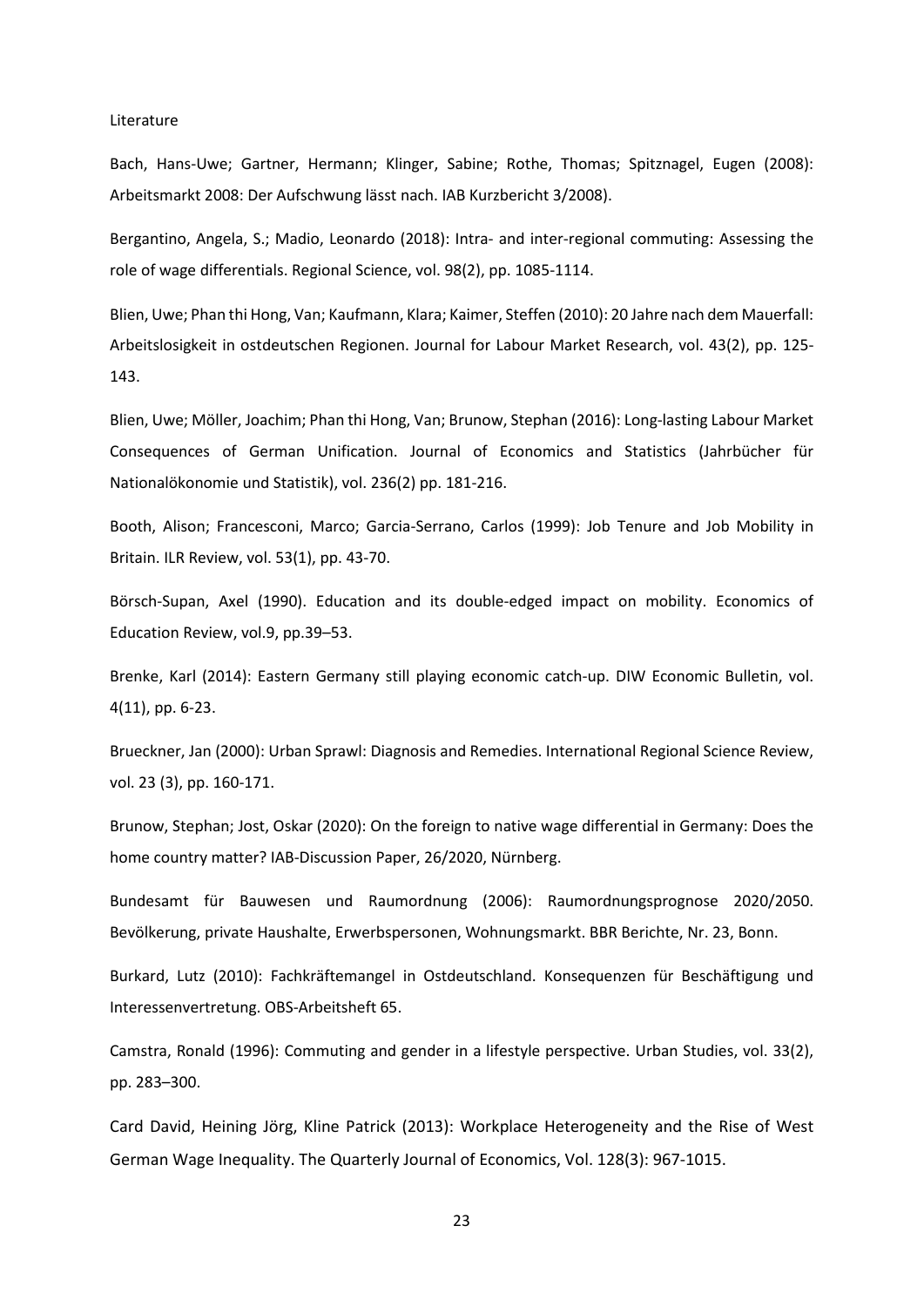Castelli, Chiara; Parenti, Angela (2020): Commuting in Europe: An Inter-regional Analysis on its Determinants and Spatial Effects. Working Paper.

Dostie, Benoit; Li, Jiang; Card, David; Parent, Daniel (2020): Employer Policies and the Immigrant Native Earnings Gap, IZA Discussion Papers 13245, Institute of Labor Economics (IZA).

Fitzenberger, Bernd; Osikominu, Aderonke; Völter, Robert (2005): Imputation rules to improve the education variable in the IAB employment subsample. FDZ-Methodenreport, 03/2005, Nürnberg.

Fuchs-Schündeln, Nicola; Schündeln, Matthias (2009): Who stays, who goes, who returns? East-West migration within Germany since reunification. Economics of Transition, vol. 17(4), pp. 703-738.

Granato, Nadia; Haas, Anette; Hamann, Silke; Niebuhr, Annekatrin (2009): Arbeitskräftemobilität in Deutschland – Qualifikationsspezifische Befunde regionaler Wanderungs- und Pendlerströme. Spatial Research and Planning, vol. 67 (1), pp. 21-33.

Green, David; Morissette, Rene; Sand, Ben; Snoddy, Iain (2019): Economy-Wide Spillovers from Booms: Long-Distance Commuting and the Spread of Wage Effects. Journal of Labor Economics, vol. 37 (S2), pp. 643-687.

Halfacree, Keith (1995): Household migration and the structuration of patriarchy: Evidence from the USA. Progress in Human Geography, vol.19(2), pp. 159–182.

Hanson, Susan; Hanson, Perry (1993): The geography of everyday life. Advances in Psychology, vol. 96, pp. 249–269.

Hanson, Susan; Pratt, Geraldine (1995): Gender work and space. International Studies of Women and Place. London: Routledge

Huber, Stephan; Rust, Christoph (2016): osrmtime: Calculate Travel Time and Distance with OpenStreetMap Data Using the Open Source Routing Machine (OSRM). The Stata Journal, vol. 16(2), pp. 416-423.

Jones, F.L; Kelley, Jonathan (1984): Decomposing Differences between Groups. A Cautionary Note on Measuring Discrimination. In: Sociological Methods & Research, vol. 12 (3), pp. 323–343.

Kröll, Alexandra; Niebuhr, Annekatrin (2008): Regionale Arbeitskräftemobilität: Bundesweite Trends und aktuelle Befunde für Mecklenburg-Vorpommern. IAB regional. Berichte und Analysen. IAB Nord, Nürnberg.

Laird, James (2006): Commuting costs and their impact on wage rates. Working Paper. Institute for Transport Studies, University of Leeds.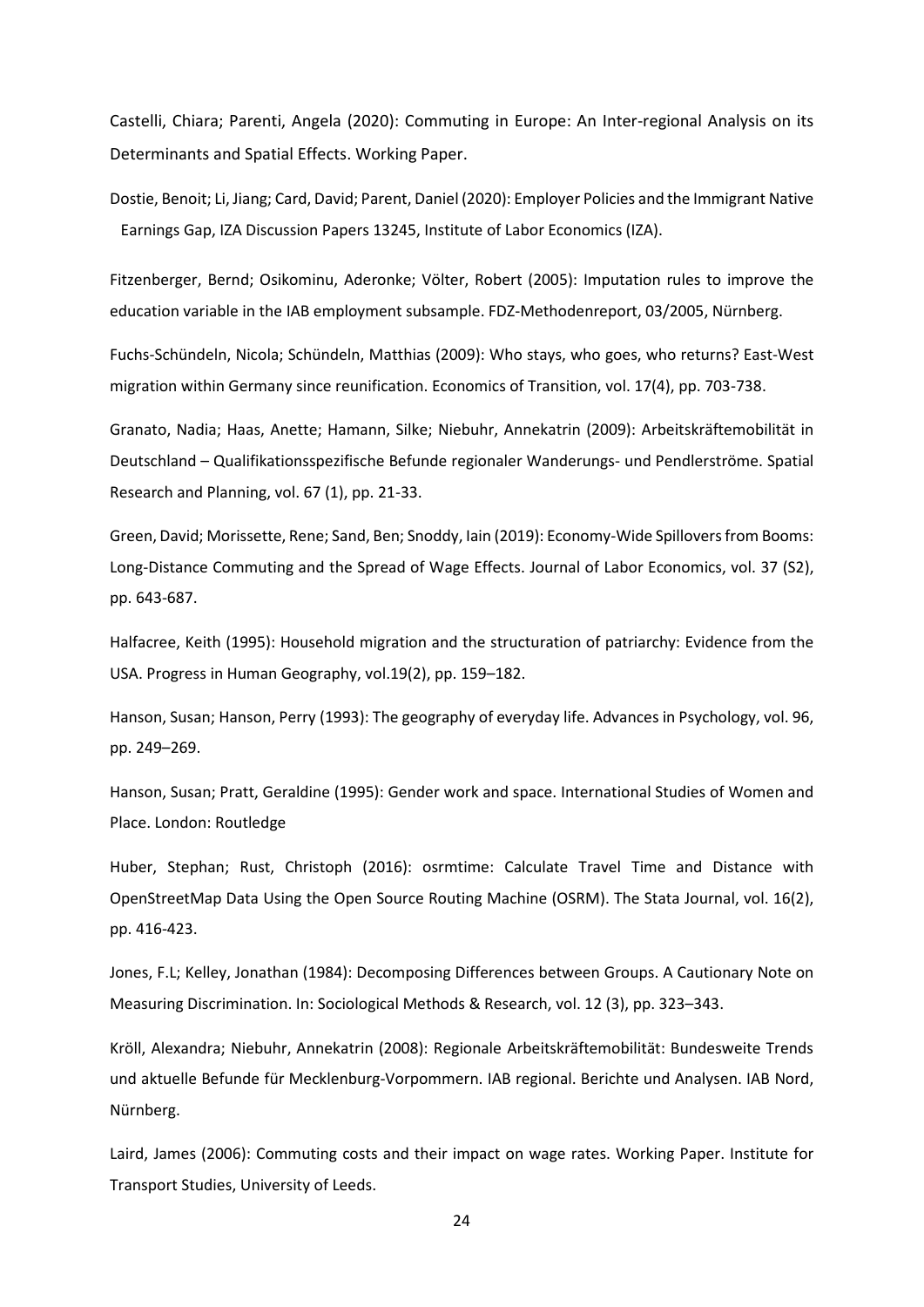MacDonald, Heather (1999): Women's employment and commuting: Explaining the links. Journal of Planning Literature, vol. 13(3), pp. 267–283.

McQuaid, Robald; Chen, Tao (2012): Commuting times - The role of gender, children and part-time work. Research in Transportation Economics, vol. 34(1), pp. 66-73.

Manning, Alan (2003): The real thin theory: monopsony in modern labour markets. Labour Economics, vol. 10 (2), pp. 105-131.

Meekes, Jordy; Hassink, Wolter (2019): The role of the housing market in workers′ resilience to job displacement after firm bankruptcy. Journal of Urban Economics, vol. 109(C), pp. 41-65.

Mitra, Suman; Saphores, Jean-Daniel (2019): Why do they live so far from work? Determinants of longdistance commuting in California. Journal of Transport Geography, vol. 80, 102489.

Muellbauer, John; Cameron, Gavin (1998): The Housing Market and Regional Commuting and Migration Choices. CEPR Discussion Paper No. 1945.

Mulalic, Ismir; van Ommeren, Jos; Pilegaard, Ninette (2014): Wages and Commuting: Quasi-neutral Experiments` Evidence from Firms that Relocate. Economic Journal, Royal Economic Society, vol. 124(579), pp. 1086-1105.

Nadler, Robert; Wesling, Mirko (2003): Zunehmende Rückwanderung von Arbeitskräften nach Ostdeutschland. Nationalatlas aktuell 7, Beitrag 11. Leipzig: Leibniz Institute for Regional Geography.

Parenti, Angela; Tealdi, Christa (2019): The role of job uncertainty in inter-regional commuting: The case of Italy. Growth and Change, vol. 50(2), pp. 634-671.

Reggiani, Aura; Bucci, Pietro; Russo, Giovanni; Haas, Anette; Nijkamp, Peter (2011). Regional labour markets and job accessibility in City Network systems in Germany. Journal of Transport Geography, vol. 19(4), pp. 528-536.

Sandow, Erika (2008): Commuting behaviour in sparsely populated areas: evidence from northern Sweden. Journal of Transport Geography, vol. 16(1): 14–27.

Sandow, Erika; Westin, Kerstin (2010): The persevering commuter – Duration of long-distance commuting. Transportation Research Part A, vol. 44(6), pp. 433-445.

Schmidt, Christoph; Zimmermann, Claus (1992): Migration pressure in Germany: Past and Future. K.F. Zimmermann (ed) (1992): Migration and Development, Berlin: Springer, pp. 201-230.

Schwengler, Barbara; Hirschenauer, Franziska (2015): Regionen im Ost-West-Vergleich. Vieles ist im Fluss. IAB-Forum 1/2015.